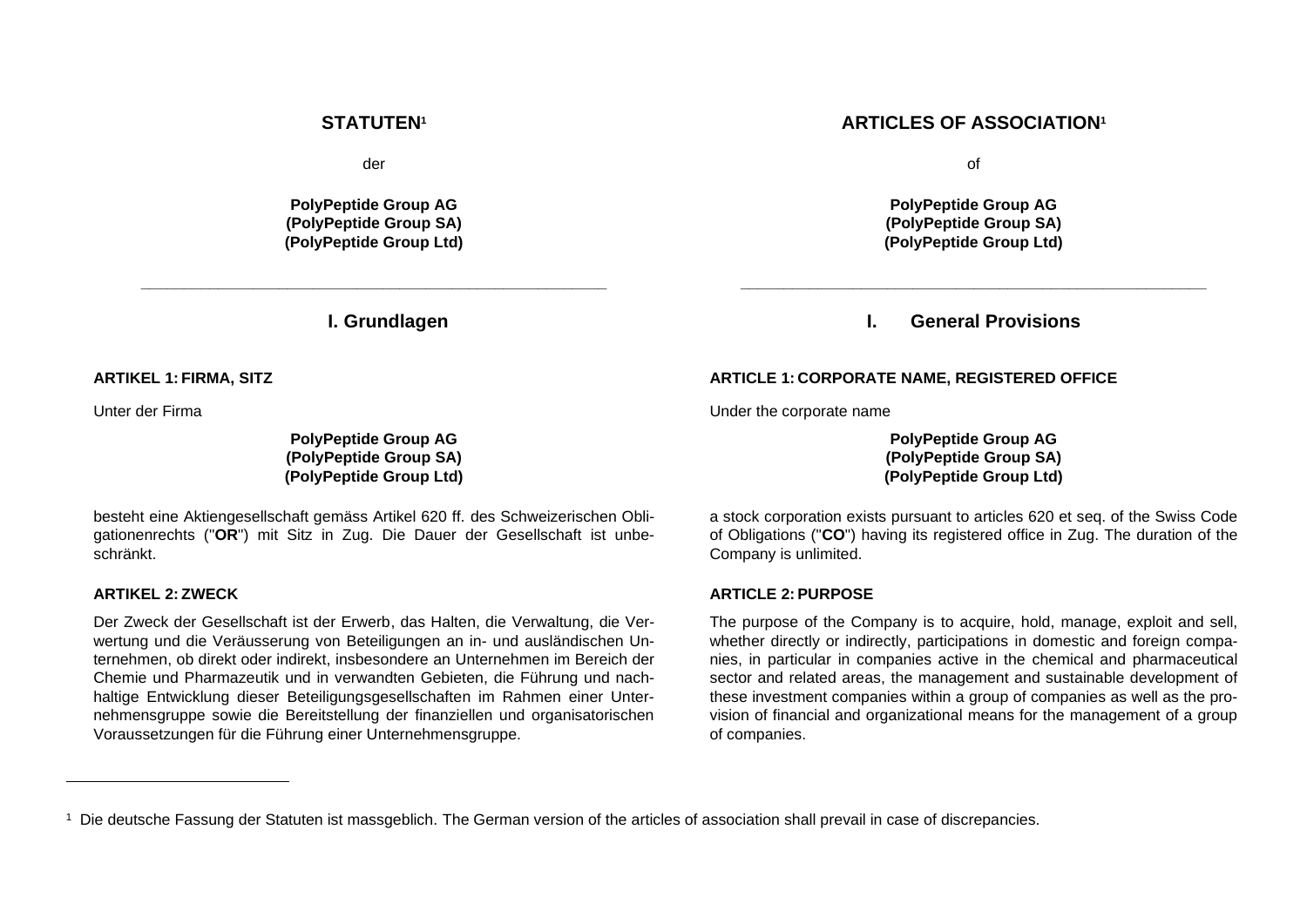Die Gesellschaft kann im In- und Ausland Beteiligungen, Liegenschaften und Immaterialgüterrechte erwerben, halten, belasten, verwerten und verkaufen sowie Tochtergesellschaften und Zweigniederlassungen errichten und finanzieren.

Die Gesellschaft kann alle der Verwirklichung ihres Zweckes förderlichen kommerziellen und finanziellen Transaktionen durchführen, insbesondere Kredite gewähren und aufnehmen, Obligationenanleihen ausgeben, Bürgschaften und Garantien abgeben und Sicherheiten aller Art stellen.

# **II. Kapital**

## **ARTIKEL 3: AKTIENKAPITAL**

Das Aktienkapital der Gesellschaft beträgt CHF 331'250.01 und ist eingeteilt in 33'125'001 Namenaktien mit einem Nennwert von je CHF 0.01. Die Aktien sind vollständig liberiert.

## **ARTIKEL 3A: BEDINGTES AKTIENKAPITAL FÜR MITARBEITERBETEILI-GUNGEN**

Das Aktienkapital der Gesellschaft kann sich im Maximalbetrag von CHF 6'000 durch Ausgabe von höchstens 600'000 vollständig zu liberierenden Namenaktien mit einem Nennwert von je CHF 0.01 erhöhen bei Ausübung von Optionsrechten oder im Zusammenhang mit ähnlichen Rechten auf Aktien (einschliesslich sogenannte performance stock units (PSU) und / oder restricted stock units (RSU)), welche Organen und Mitarbeitern aller Stufen der Gesellschaft und der Gruppengesellschaften gemäss den entsprechenden Reglementen und Beschlüssen des Verwaltungsrats zustehen bzw. eingeräumt werden. Das Bezugsrecht und das Vorwegzeichnungsrecht der Aktionäre sind ausgeschlossen. Der Erwerb der Namenaktien gestützt auf diesen Artikel 3a und jede weitere Übertragung dieser Namenaktien unterliegen den Übertragungsbeschränkungen gemäss Artikel 5.

Die Bedingungen zur Zuweisung und Ausübung der Optionsrechte und anderer Rechte auf Aktien aus diesem Artikel 3a sind vom Verwaltungsrat festzulegen. Die Ausgabe von Aktien unter dem jeweiligen Börsenpreis ist zulässig.

The Company may acquire, hold, mortgage, utilize and sell participations, real estate properties and intellectual property rights in Switzerland and abroad as well as incorporate and finance subsidiaries and branches.

The Company may engage in all kinds of commercial and financial transactions that are beneficial for the realisation of its purpose, in particular provide and take out loans, issue bonds, provide suretyships and guarantees and provide collateral of any kind.

# **II. Capital**

## **ARTICLE 3: SHARE CAPITAL**

The share capital of the Company amounts to CHF 331,250.01 and is divided into 33,125,001 registered shares with a nominal value of CHF 0.01 each. The share capital is fully paid-up.

## **ARTICLE 3A: CONDITIONAL SHARE CAPITAL FOR EMPLOYEE PARTICIPATIONS**

The share capital of the Company may be increased by up to CHF 6,000 by the issuance of up to 600,000 fully paid up registered shares with a nominal value of CHF 0.01 each, upon the exercise of option rights or in connection with similar rights regarding shares (including performance stock units (PSU) and / or restricted stock units (RSU)) granted to officers and employees at all levels of the Company and its group companies according to respective regulations and resolutions of the Board of Directors. The pre-emptive rights and the advance subscription rights of the shareholders shall be excluded. The acquisition of registered shares based on this Article 3a and every subsequent transfer of these registered shares shall be subject to the transfer restrictions pursuant to Article 5.

The conditions for the allocation and exercise of the option rights and other rights regarding shares from this Article 3a are determined by the Board of Directors. The shares may be issued at a price below the respective market price.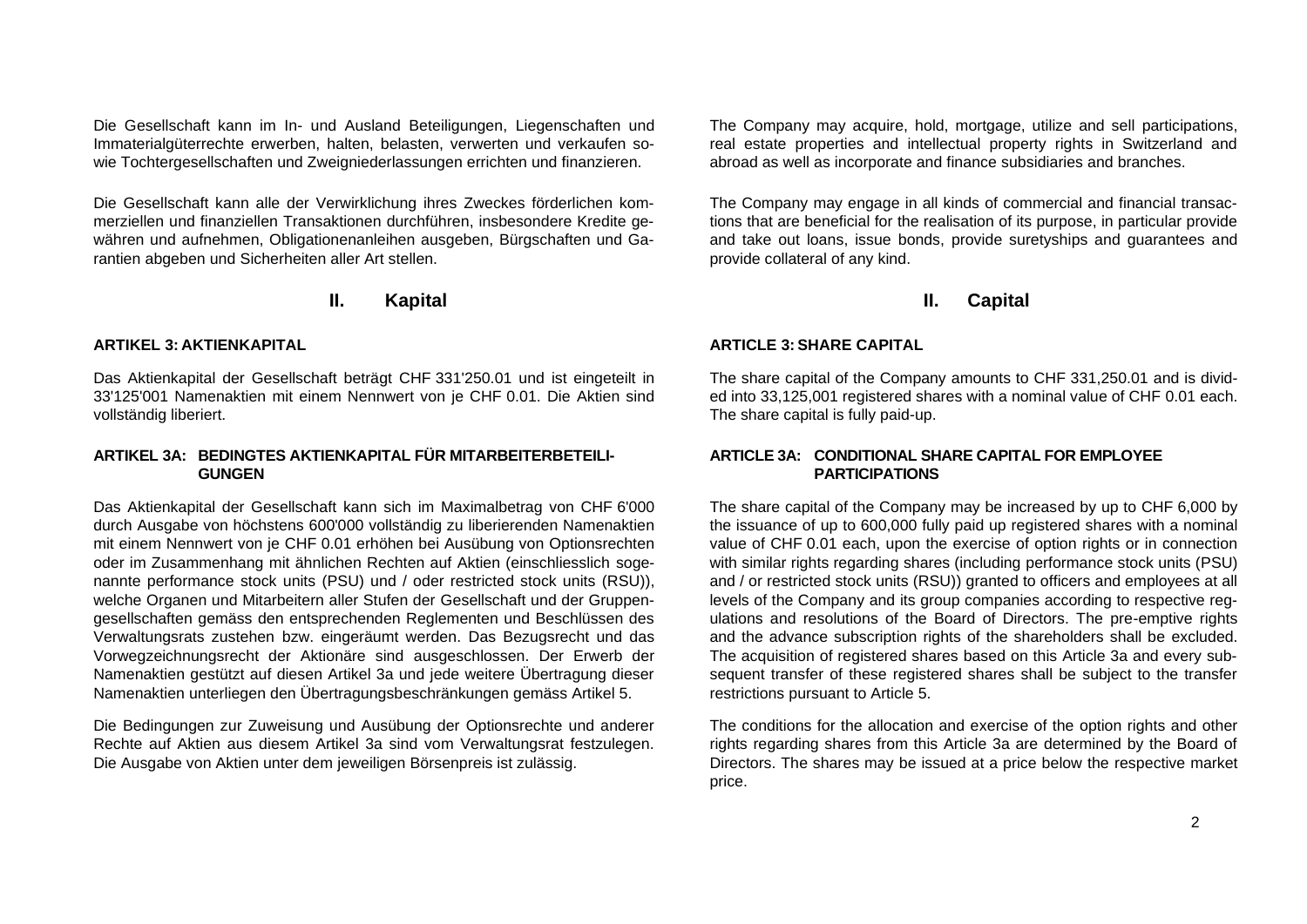#### **ARTIKEL 3B: GENEHMIGTES AKTIENKAPITAL**

Der Verwaltungsrat ist ermächtigt, jederzeit bis zum 5. April 2023 das Aktienkapital im Maximalbetrag von CHF 29'999.99 durch Ausgabe von höchstens 2'999'999 voll zu liberierenden Namenaktien mit einem Nennwert von je CHF 0.01 zu erhöhen. Erhöhungen in Teilbeträgen sind gestattet.

Zeichnung und Erwerb der neuen Namenaktien und jede weitere Übertragung dieser Namenaktien unterliegen den Übertragungsbeschränkungen gemäss Artikel 5.

Der Verwaltungsrat legt den Ausgabebetrag, die Art der Einlagen, den Zeitpunkt der Ausgabe, die Bedingungen der Bezugsrechtsausübung und den Beginn der Dividendenberechtigung fest. Dabei kann der Verwaltungsrat neue Namenaktien mittels Festübernahme durch eine Bank, ein Bankenkonsortium oder einen anderen Dritten mit anschliessendem Angebot an die bisherigen Aktionäre oder an Dritte (sofern die Bezugsrechte der bisherigen Aktionäre aufgehoben sind oder nicht gültig ausgeübt werden) ausgeben. Der Verwaltungsrat ist ermächtigt, den Handel mit Bezugsrechten zu ermöglichen, zu beschränken oder auszuschliessen. Nicht ausgeübte Bezugsrechte kann der Verwaltungsrat verfallen lassen, oder er kann diese bzw. Aktien, für welche Bezugsrechte eingeräumt, aber nicht ausgeübt werden, zu Marktkonditionen platzieren oder anderweitig im Interesse der Gesellschaft verwenden.

Der Verwaltungsrat ist ferner ermächtigt, das Bezugsrecht der bisherigen Aktionäre aufzuheben oder zu beschränken und Dritten, der Gesellschaft oder einer ihrer Konzerngesellschaften zuzuweisen für die Übernahme von Unternehmen, Unternehmensteilen oder Beteiligungen oder für Investitionsvorhaben der Gesellschaft oder einer ihrer Konzerngesellschaften oder für die Finanzierung oder Refinanzierung solcher Transaktionen durch eine Aktienplatzierung.

Der Verwaltungsrat ist ermächtigt, jederzeit bis zum 5. April 2023 das Aktienkapital im Maximalbetrag von CHF 13'750 durch Ausgabe von höchstens 1'375'000

## **ARTICLE 3B: AUTHORISED SHARE CAPITAL**

The Board of Directors shall be authorized to increase the share capital at any time until 5 April 2023 by a maximum amount of CHF 29,999.99 by issuing a maximum of 2,999,999 fully paid in registered shares with a par value of CHF 0.01 each. Increases in partial amounts shall be permissible.

The subscription and acquisition of the new registered shares and every subsequent transfer of these registered shares shall be subject to the transfer restrictions pursuant to Article 5.

The Board of Directors shall determine the issue price, the type of contribution, the date of issue, the conditions for the exercise of pre-emptive rights and the beginning date for dividend entitlement. In this regard, the Board of Directors may issue new registered shares by means of a firm underwriting through a financial institution, a syndicate of financial institutions or another third party and a subsequent offer of these shares to the existing shareholders or third parties (if the pre-emptive rights of the existing shareholders have been denied or have not been duly exercised). The Board of Directors is entitled to permit, to restrict or to exclude the trade with pre-emptive rights. It may permit the expiration of pre-emptive rights that have not been exercised, or it may place such rights or shares as to which pre-emptive rights have been granted, but not exercised, at market conditions or may use them otherwise in the interest of the Company.

The Board of Directors is further authorized to restrict or withdraw preemptive rights of existing shareholders and allocate such rights to third parties, the Company or any of its group companies for the acquisition of companies, businesses or participations or for investment projects of the Company or any of its group companies, or for the financing or refinancing of any of such transactions through a placement of shares.

## **ARTIKEL 3C: GENEHMIGTES KAPITAL FÜR BÖRSENGANG ARTICLE 3C: AUTHORIZED CAPITAL FOR INITIAL PUBLIC OFFERING**

The Board of Directors shall be authorized to increase the share capital at any time until 5 April 2023 by a maximum amount of CHF 13,750 by issuing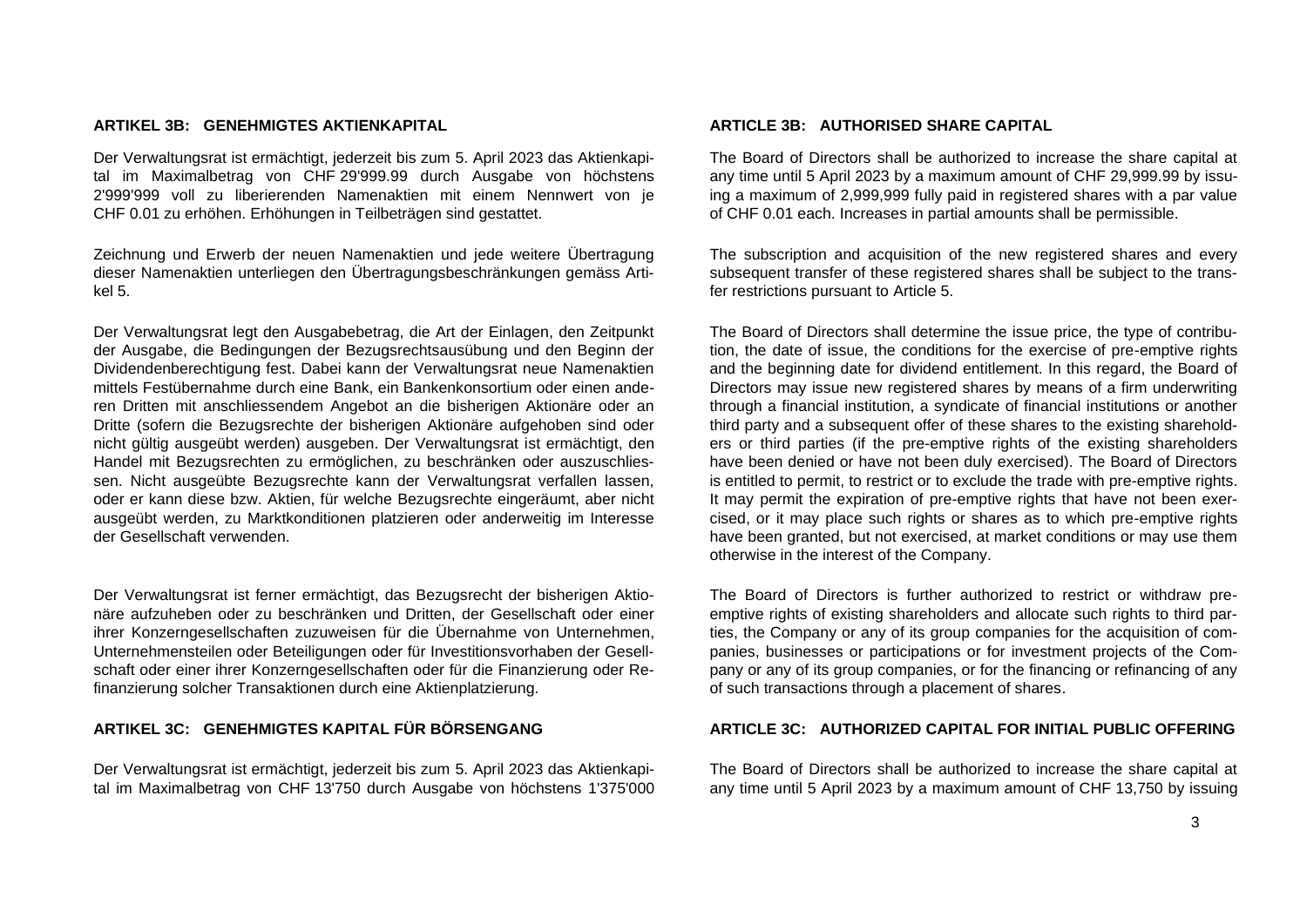voll zu liberierenden Namenaktien mit einem Nennwert von je CHF 0.01 für die Platzierung von Aktien im Rahmen eines Börsengangs (IPO), einschliesslich im Zusammenhang mit einer Mehrzuteilungsoption, zu erhöhen. Erhöhungen in Teilbeträgen sind gestattet.

Der Verwaltungsrat legt den Ausgabebetrag, die Art der Einlagen, den Zeitpunkt der Ausgabe, die Bedingungen der Bezugsrechtsausübung und den Beginn der Dividendenberechtigung fest. Dabei kann der Verwaltungsrat neue Namenaktien mittels Festübernahme durch eine Bank, ein Bankenkonsortium oder einen anderen Dritten mit anschliessendem Angebot an die bisherigen Aktionäre oder an Dritte (sofern die Bezugsrechte der bisherigen Aktionäre aufgehoben sind oder nicht gültig ausgeübt werden) ausgeben.

Der Verwaltungsrat ist ermächtigt, das Bezugsrecht der bisherigen Aktionäre aufzuheben oder zu beschränken und Dritten, der Gesellschaft oder einer ihrer Konzerngesellschaften für die Aktienplatzierung sowie die Einräumung einer Mehrzuteilungsoption im Börsengang zuzuweisen.

## **ARTIKEL 4: FORM DER AKTIEN**

Die Gesellschaft gibt ihre Namenaktien ausschliesslich in Form von Wertrechten aus und führt diese als Bucheffekten (im Sinne des Bundesgesetzes über Bucheffekten vom 3. Oktober 2008). Die Aktionäre haben keinen Anspruch auf Umwandlung der ausgegebenen Namenaktien in eine andere Form. Jeder Aktionär kann von der Gesellschaft jederzeit die Ausstellung einer Bescheinigung über die von ihm gemäss Aktienbuch gehaltenen Namenaktien verlangen.

Die Gesellschaft führt über die von ihr ausgegebenen Wertrechte ein Wertrechtebuch, in das die Anzahl und Stückelung der ausgegebenen Wertrechte sowie die Aktionäre eingetragen werden. Das Wertrechtebuch ist nicht öffentlich.

Wertrechte können, sofern keine Bucheffekten geschaffen wurden, nur durch Zession übertragen werden. Die Zession bedarf zur Gültigkeit der Anzeige an die a maximum of 1,375,000 fully paid in registered shares with a par value of CHF 0.01 each for purposes of a placement of shares in an initial public offering (IPO), including in connection with an over-allotment option. Increases in partial amounts shall be permissible.

The Board of Directors shall determine the issue price, the type of contribution, the date of issue, the conditions for the exercise of pre-emptive rights and the beginning date for dividend entitlement. In this regard, the Board of Directors may issue new registered shares by means of a firm underwriting through a financial institution, a syndicate of financial institutions or another third party and a subsequent offer of these shares to the existing shareholders or third parties (if the pre-emptive rights of the existing shareholders have been denied or have not been duly exercised).

The Board of Directors is authorized to restrict or withdraw pre-emptive rights of existing shareholders and allocate such rights to third parties, the Company or any of its group companies for purposes of the placement of shares and/or the granting of an over-allotment option in the initial public offering.

## **ARTICLE 4: FORM OF SHARES**

The Company issues its registered shares only as uncertified securities (*Wertrechte*) and registers them as book-entry securities (within the meaning of the Federal Act on Book-Entry Securities of 3 October 2008). Shareholders have no right to request conversion of the form in which registered shares are issued into another form. Each shareholder may at any time require from the Company the delivery of an attestation certifying his current shareholding.

The uncertified securities (*Wertrechte*), their number and division and the shareholders are registered in a register for uncertified securities. This register for uncertified securities is not public.

Uncertified securities (*Wertrechte*) may only be transferred by way of assignment provided that they are not registered as book-entry securities. In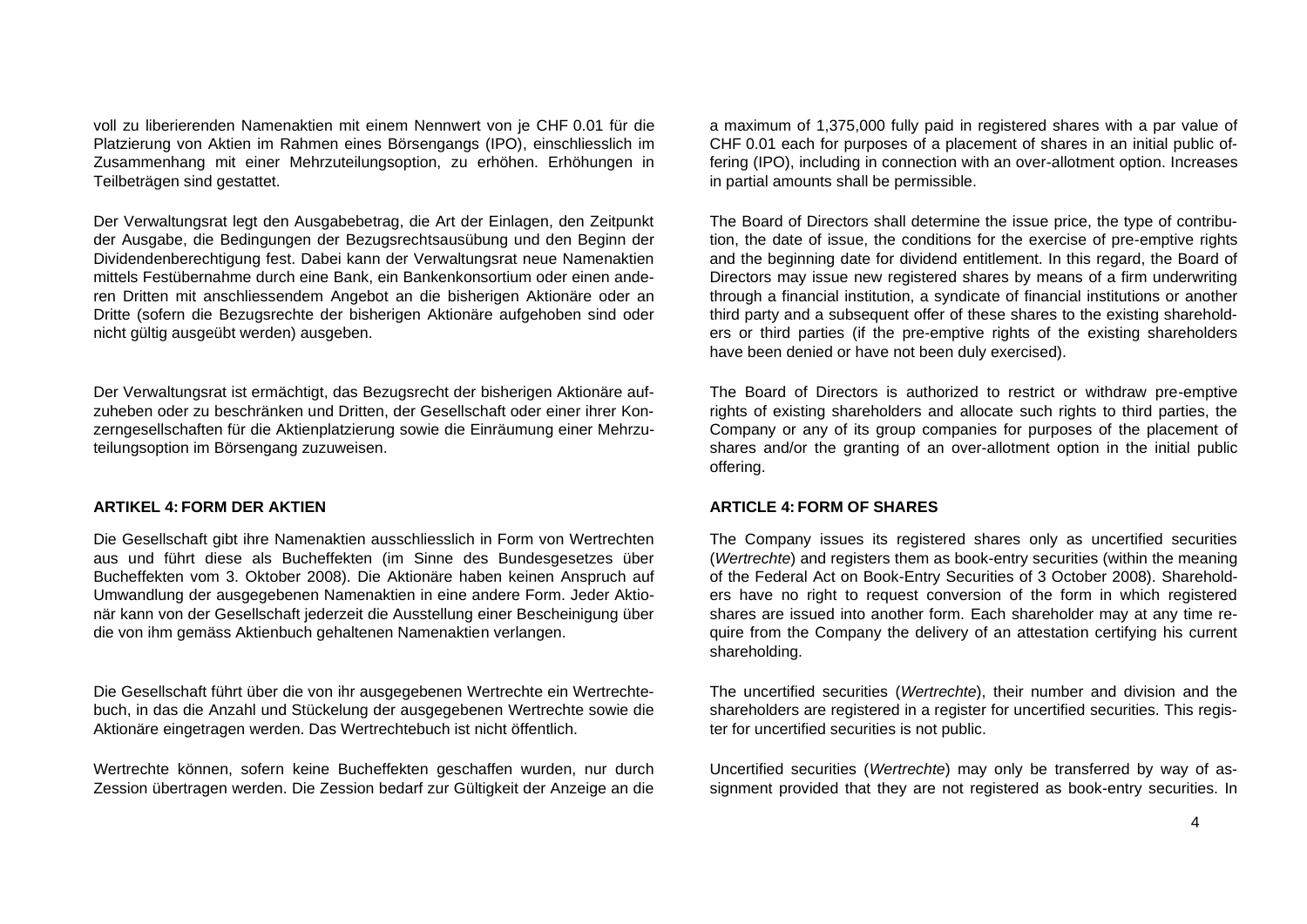Gesellschaft, welche die Eintragung des Erwerbers im Aktienbuch nach Massgabe von Artikel 5 verweigern darf.

Die Übertragung von Bucheffekten und die Bestellung von Sicherheiten an Bucheffekten richten sich nach den Bestimmungen des Bundesgesetzes über Bucheffekten vom 3. Oktober 2008. Eine Übertragung von Bucheffekten oder eine Bestellung von Sicherheiten an Bucheffekten durch Zession ist ausgeschlossen. Die Übertragungsbeschränkungen von Artikel 5 gelten unverändert.

# **ARTIKEL 5: AKTIENBUCH, BESCHRÄNKUNGEN DER ÜBERTRAGBARKEIT**

Für die Namenaktien wird ein Aktienbuch geführt. Darin werden die Eigentümer und Nutzniesser mit Namen und Vornamen (bei juristischen Personen die Firma), Adresse und Staatsangehörigkeit (bei juristischen Personen der Sitz) eingetragen. Wechselt eine im Aktienbuch eingetragene Person ihre Adresse, so hat sie dies der Gesellschaft mitzuteilen.

Erwerber von Namenaktien werden auf Gesuch hin ohne Begrenzung als Aktionäre mit Stimmrecht im Aktienbuch eingetragen, falls sie ausdrücklich erklären, diese Namenaktien im eigenen Namen und für eigene Rechnung erworben zu haben und die Meldepflichten gemäss dem Bundesgesetz über die Finanzmarktinfrastrukturen und das Marktverhalten im Effekten- und Derivatehandel (FinfraG) vom 19. Juni 2015 erfüllen. Zur Eintragung ins Aktienbuch als Aktionär mit Stimmrecht ist die Zustimmung der Gesellschaft notwendig. Die Eintragung als Aktionär mit Stimmrecht kann in den in Artikel 5 Abs. 3-7 festgehaltenen Fällen abgelehnt werden. Lehnt die Gesellschaft das Gesuch um Eintragung des Erwerbers als Aktionär mit Stimmrecht nicht innerhalb von 20 Kalendertagen ab, so gilt dieser als Aktionär mit Stimmrecht. Nicht anerkannte Erwerber werden als Aktionäre ohne Stimmrecht ins Aktienbuch eingetragen. Die entsprechenden Aktien gelten in der Generalversammlung als nicht vertreten.

Der Verwaltungsrat kann die Eintragung ins Aktienbuch als Aktionär mit Stimmrecht ablehnen, sofern ein neuer Erwerber infolge der Anerkennung als Aktionär order to be valid, the assignment must be reported to the Company, which may refuse the entry of the assignee in the share register in accordance with Article 5.

The transfer of book-entry securities and the granting of security rights on book-entry securities have to be compliant with the Federal Act on Book-Entry Securities of 3 October 2008. The transfer of book-entry securities or the granting of security rights on book-entry securities by way of assignment is excluded. The transfer restrictions according to Article 5 are not affected by these regulations.

## **ARTICLE 5: SHARE REGISTER, TRANSFER RESTRICTIONS**

The identity of the owners/usufructuaries of registered shares shall be entered in the share register stating first/last name (for legal entities the company name), address and citizenship (for legal entities the legal domicile). Any person registered in the share register changing its address, must inform the Company accordingly.

Persons acquiring registered shares shall on application be entered in the share register without limitation as shareholders with voting rights, provided they expressly declare themselves to have acquired the said shares in their own name and for their own account and comply with the disclosure requirements stipulated by the Federal Act on Financial Market Infrastructure (FinfraG) of 19 June 2015. Entry in the share register of registered shares as a shareholder with voting rights is subject to the approval of the Company. Entry in the share register of registered shares as a shareholder with voting rights may be refused based on the grounds set out in Article 5 paras.3-7. If the Company does not refuse to register the acquirer as shareholder with voting rights within 20 calendar days upon receipt of the application, the acquirer is deemed to be a shareholder with voting rights. Non-recognized acquirers shall be entered in the share register as shareholders without voting rights. The corresponding shares shall be considered as not represented in the General Meeting of Shareholders.

The Board of Directors may refuse the registration in the share register as a shareholder with voting rights if an acquirer would as a result of the recogni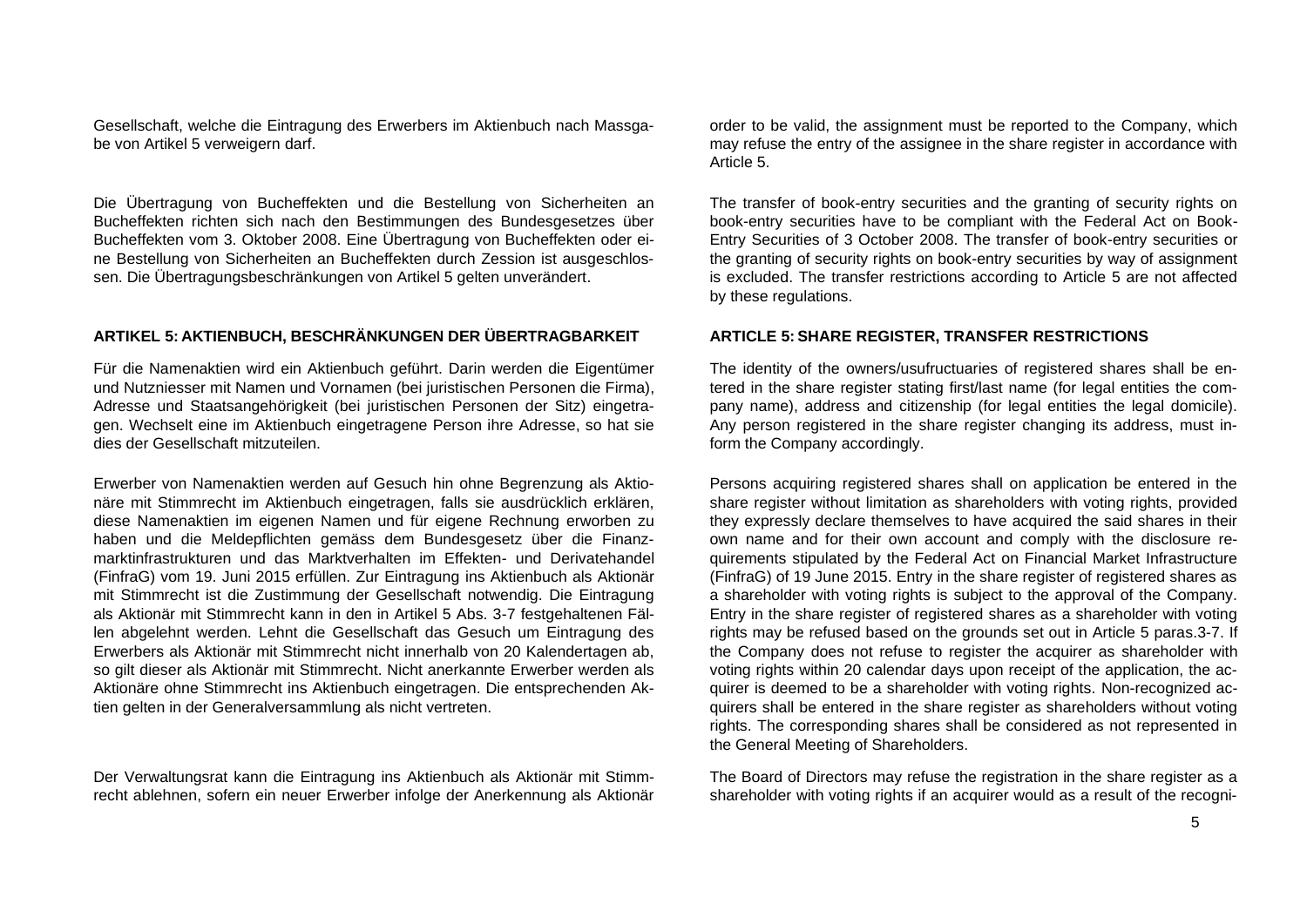mit Stimmrecht direkt oder indirekt mehr als 10 Prozent der im Handelsregister eingetragenen Namenaktien erwerben oder insgesamt besitzen würde (die "**Prozentgrenze**").

Der Verwaltungsrat kann die Eintragung mit Stimmrecht ins Aktienbuch auch bei Überschreitung von 10 Prozent der im Handelsregister eingetragenen Namenaktien vornehmen,

- (a) mit Bezug auf Aktionäre (einschliesslich deren Rechtsnachfolger), die vor Abschluss des Börsenganges der Gesellschaft ("**IPO**") mehr als 10 Prozent der im Handelsregister eingetragenen Namenaktien hielten oder zugeteilt erhalten haben und nur im Umfang der in diesem Zeitpunkt von ihnen gehaltenen oder ihnen zugeteilten Namenaktien ("**Angestammte Aktionäre**");
- (b) wenn ein Angestammter Aktionär (bzw. dessen Rechtsnachfolger) nach Börsengang der Gesellschaft zusätzliche Namenaktien erwirbt; oder
- (c) wenn (i) ein Ehegatte, Nachkomme, Elternteil, Geschwister oder eine verbundene Person eines Angestammten Aktionärs (bzw. dessen Rechtsnachfolgers) oder (ii) ein sonstiger Erwerber Namenaktien von einem Angestammten Aktionär (bzw. dessen Rechtsnachfolger) ausserbörslich erwirbt, die mit Stimmrecht im Aktienbuch eingetragen sind, aber jeweils nur im Umfang der von diesem Angestammten Aktionär (bzw. dessen Rechtsnachfolger) gehaltenen Namenaktien.

Personen, die im Eintragungsgesuch oder auf Aufforderung der Gesellschaft nicht ausdrücklich erklären, die Aktien für eigene Rechnung zu halten (nachstehend: **Nominees**), werden ohne weiteres bis maximal 3.0% des jeweils ausstehenden Aktienkapitals als Aktionär mit Stimmrecht im Aktienbuch eingetragen. Über diese Limite hinaus werden Namenaktien von Nominees nur dann mit Stimmrecht eingetragen, wenn der betreffende Nominee beim Gesuch zur Eintragung oder danach auf Aufforderung der Gesellschaft die Namen, Adressen und Aktienbestände derjenigen Personen bekannt gibt, für deren Rechnung der Nominee 0.5% oder mehr des jeweils ausstehenden Aktienkapitals hält, und wenn die Meldepflichten gemäss dem Bundesgesetz über die Finanzmarktinfrastrukturen und das Marktverhalten im Effekten- und Derivatehandel (FinfraG) tion as a shareholder with voting rights directly or indirectly acquire, or hold in the aggregate, more than 10 percent of the registered shares recorded in the commercial register (the "**Percentage Limit**").

The Board of Directors may enter the registration with voting rights in the share register, even if 10 percent of the registered shares recorded in the commercial register are exceeded,

- (a) for shareholders who held or were allotted more than 10 percent of the registered shares recorded in the commercial register before completion of the initial public offering of the Company ("**IPO**") and only to the extent they held or were allotted such registered shares at that time and their respective legal successors ("**Incumbent Shareholders**");
- (b) if an Incumbent Shareholder (or his legal successor, respectively) acquires additional registered shares after the IPO; or
- (c) if (i) a spouse, descendent, parent, sibling or an affiliated person of an Incumbent Shareholder (or his legal successor, respectively) or (ii) any other acquirer acquires registered shares from an Incumbent Shareholder (or his legal successor, respectively) off-market, but in each case only to the extent such registered shares held by such Incumbent Shareholder (or his legal successor, respectively) had been registered with voting rights in the share register.

Persons not expressly declaring themselves to be holding shares for their own account in their application for entry in the share register or upon request by the Company (hereafter referred to as **nominees**) shall be entered in the share register as shareholders with voting rights without further inquiry up to a maximum of 3.0% of the share capital outstanding at that time. Above this limit registered shares held by nominees shall be entered in the share register with voting rights only if the nominee in question in the application for registration or thereafter upon request by the Company makes known the names, addresses and shareholdings of the persons for whose account the nominee is holding 0.5% or more of the share capital outstanding at that time and provided that the disclosure requirements stipulated by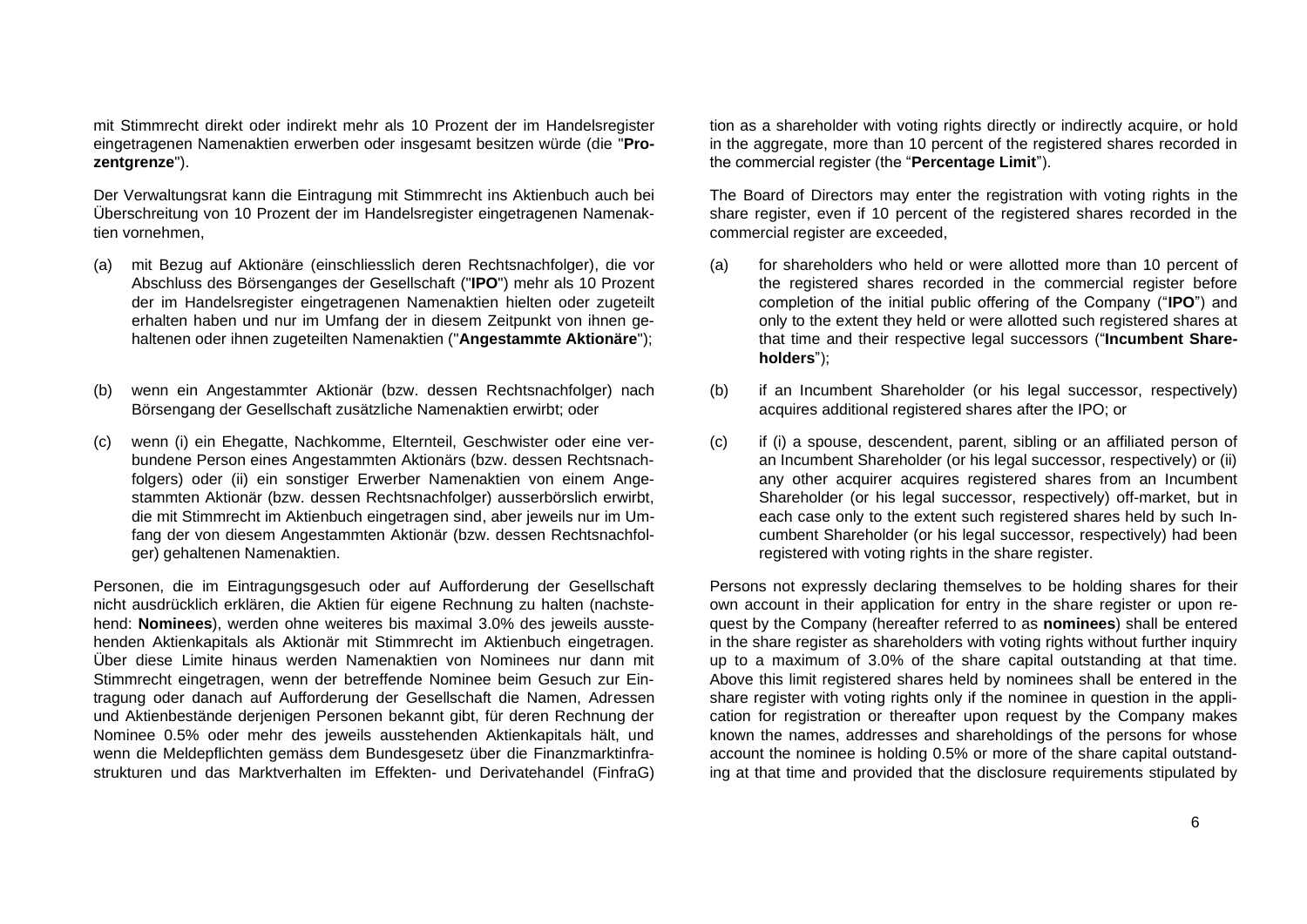vom 19. Juni 2015 erfüllt werden. Der Verwaltungsrat ist ermächtigt, mit Nominees Vereinbarungen über deren Meldepflichten abzuschliessen.

Die oben erwähnten Beschränkungen der Eintragung gilt, unter Vorbehalt von Artikel 652b Abs. 3 OR, auch beim Erwerb von Aktien, welche mittels Ausübung von Bezugs-, Options- oder Wandelrechten aus Aktien oder sonstigen von der Gesellschaft oder Dritten ausgestellten Wertpapieren gezeichnet oder erworben werden.

Juristische Personen und Personengesellschaften oder andere Personenzusammenschlüsse oder Gesamthandverhältnisse, die untereinander kapital- oder stimmenmässig, durch eine einheitliche Leitung oder auf andere Weise verbunden sind, sowie natürliche oder juristische Personen oder Personengesellschaften, die in gemeinsamer Absprache handeln, gelten als ein Aktionär oder ein Nominee.

Die Gesellschaft kann in besonderen Fällen Ausnahmen von den obgenannten Beschränkungen (Artikel 5 Abs. 3, Abs. 4 und Abs. 5) genehmigen. Sodann kann die Gesellschaft nach Anhörung der betroffenen Personen Eintragungen im Aktienbuch als Aktionär mit Stimmrecht streichen, wenn diese durch falsche Angaben zustande gekommen sind oder wenn die betroffene Person nicht die gemäss Artikel 5 Abs. 3 verlangten Informationen zur Verfügung stellt. Der Betroffene muss über die Streichung sofort informiert werden.

Solange ein Erwerber nicht Aktionär mit Stimmrecht im Sinne von Artikel 5 geworden ist, kann er/sie weder die entsprechenden Stimmrechte noch die mit diesen in Zusammenhang stehenden Rechte wahrnehmen.

the Federal Act on Financial Market Infrastructure (FinfraG) of 19 June 2015 are complied with. The Board of Directors has the right to conclude agreements with nominees concerning their disclosure requirements.

Subject to article 652b para. 3 CO, the above mentioned limits of registration also apply to the subscription for or acquisition of registered shares by exercising pre-emptive, option or convertible rights arising from shares or any other securities issued by the Company or third parties.

Legal entities or partnerships or other associations or joint ownership arrangements which are linked through capital ownership or voting rights, through common management or in like manner, as well as individuals, legal entities or partnerships (especially syndicates) which act in concert are considered as one shareholder or nominee.

The Company may in special cases approve exceptions to the above restrictions (Article 5 para. 3, 4 and 5). After due consultation with the persons concerned, the Company is further authorized to delete entries in the share register as shareholder with voting rights with retroactive effect if they were effected on the basis of false information or if the respective person does not provide the information pursuant to Article 5 para. 3. The concerned person has to be immediately informed about the deletion.

Until an acquirer becomes a shareholder with voting rights for the shares in accordance with Article 5, she/he may neither exercise the voting rights connected with the shares nor other rights associated with the voting rights.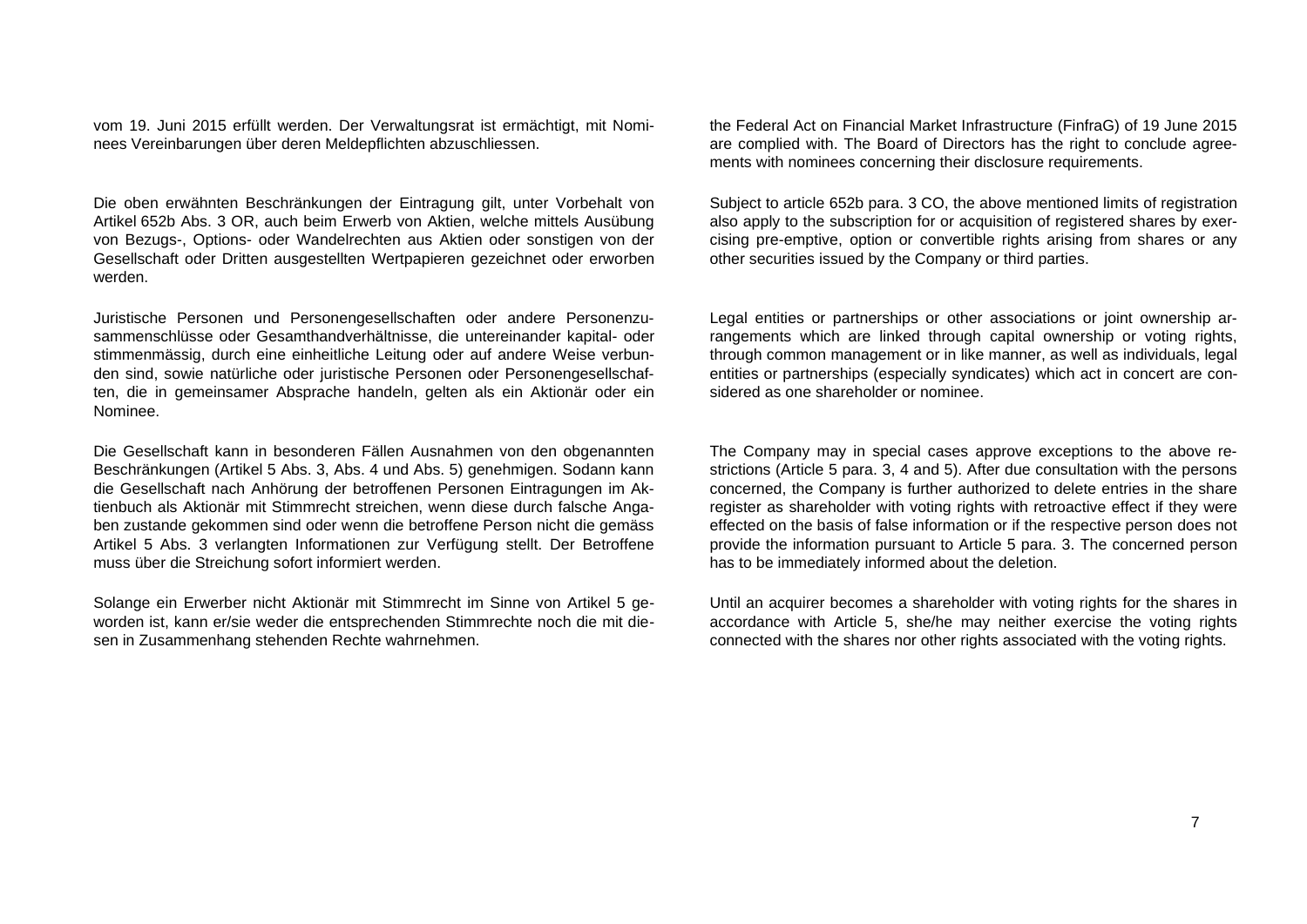# **III. Organisation**

# **A. Generalversammlung**

## **ARTIKEL 6: BEFUGNISSE**

Oberstes Organ der Gesellschaft ist die Generalversammlung. Ihr stehen folgende unübertragbare Befugnisse zu:

- 
- 2. Wahl und Abberufung der Mitglieder des Verwaltungsrats, des Präsidenten des Verwaltungsrats, der Mitglieder des Vergütungs- und Nominierungsausschusses, der Revisionsstelle und des unabhängigen Stimmrechtsvertreters;
- 
- 4. Genehmigung der Jahresrechnung sowie Beschlussfassung über die Verwendung des Bilanzgewinns, insbesondere die Festsetzung der Dividende;
- 5. Genehmigung der Gesamtbeträge der maximalen Vergütungen des Verwaltungsrats und der Geschäftsleitung gemäss Artikel 13, 25 und 26;
- 6. Entlastung der Mitglieder des Verwaltungsrats und der mit der Geschäftsführung betrauten Personen;
- 7. Beschlussfassung über die Gegenstände, die der Generalversammlung durch das Gesetz oder die Statuten vorbehalten sind oder ihr durch den Verwaltungsrat vorgelegt werden.

# **III. Organisation**

# **A. General Meeting**

## **ARTICLE 6: POWERS**

The General Meeting is the supreme corporate body of the Company. It has the following non-transferable powers:

- 1. Festsetzung und Änderung der Statuten; 1. adoption and amendment of the Articles of Association;
	- 2. election and dismissal of the members of the Board of Directors, the Chairman of the Board of Directors, the members of the Remuneration and Nomination Committee, the Auditors and the Independent Proxy;
- 3. Genehmigung des Lageberichts und der Konzernrechnung; 3. approval of the management report and the consolidated financial statements;
	- 4. approval of the annual financial statements as well as the resolution on the appropriation of profits shown on the balance sheet, in particular determination of the dividends;
	- 5. approval of the aggregate amounts of the maximum compensation of the members of the Board of Directors and the Executive Management pursuant to Articles 13, 25 and 26;
	- 6. grant of discharge to the members of the Board of Directors and the persons entrusted with management;
	- 7. adoption of resolutions on matters that are reserved to the General Meeting by law or by the Articles of Association or which are submitted to it by the Board of Directors.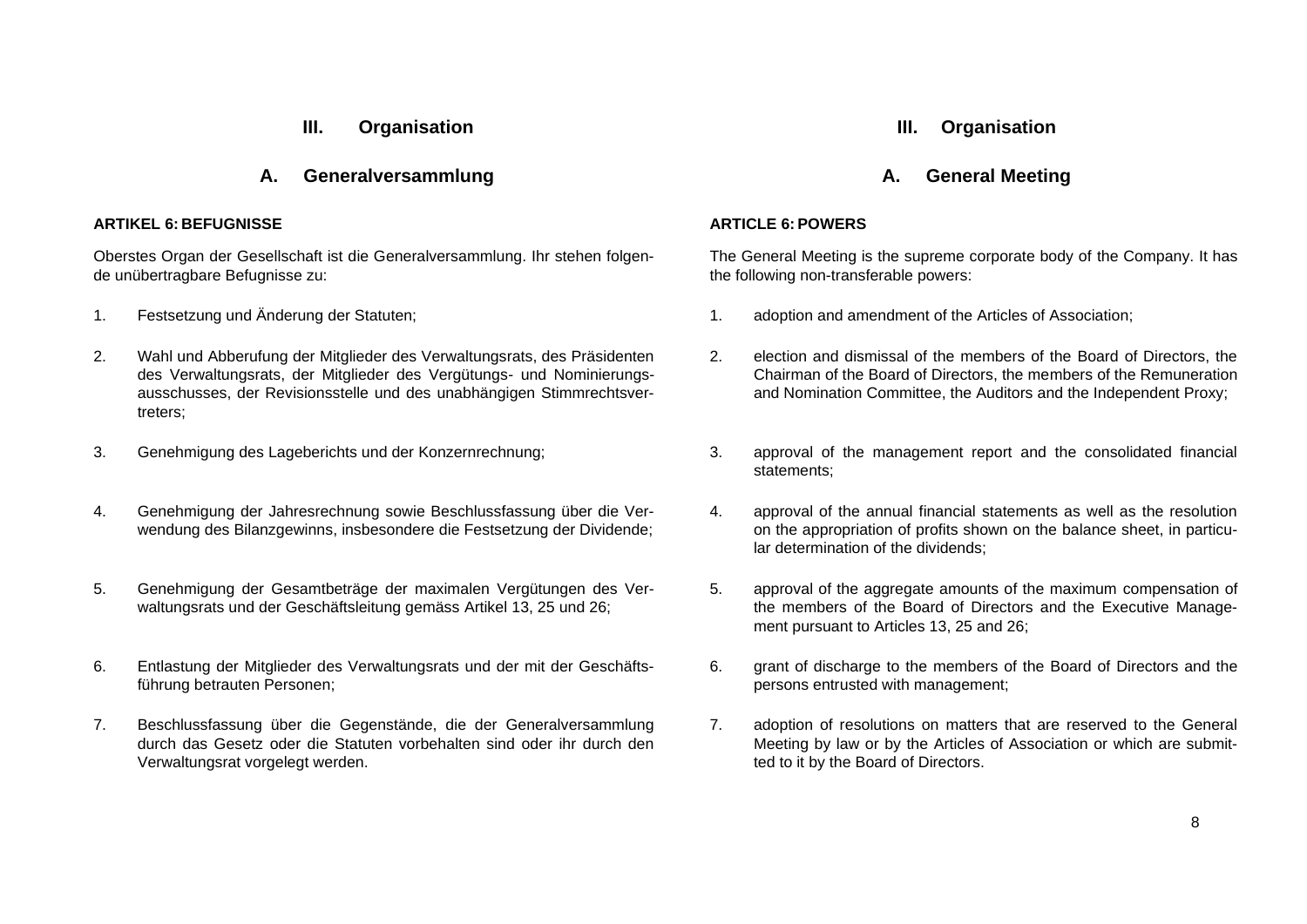## **ARTIKEL 7: VERSAMMLUNGEN**

Die ordentliche Generalversammlung findet jedes Jahr innerhalb von sechs Monaten nach Abschluss des Geschäftsjahres statt. Zeitpunkt und Ort werden durch den Verwaltungsrat bestimmt.

Ausserordentliche Generalversammlungen werden einberufen, sooft es notwendig ist, insbesondere in den vom Gesetz vorgesehenen Fällen.

Zu ausserordentlichen Generalversammlungen hat der Verwaltungsrat innerhalb von zwei Monaten einzuladen, wenn Aktionäre, die mindestens fünf Prozent des Aktienkapitals vertreten, schriftlich unter Angabe der Verhandlungsgegenstände und der Anträge eine Einberufung verlangen.

## **ARTIKEL 8: EINBERUFUNG**

Die Generalversammlung wird durch den Verwaltungsrat, nötigenfalls durch die Revisionsstelle einberufen. Das Einberufungsrecht steht auch den Liquidatoren zu.

Die Einladung erfolgt mindestens 20 Kalendertage vor der Versammlung durch Publikation im Schweizerischen Handelsamtsblatt. Soweit die Post- und/oder die E-Mail-Adressen der Aktionäre bekannt sind, kann die Einladung überdies auch per Post und/oder per E-Mail erfolgen. In der Einladung sind neben Tag, Zeit und Ort der Versammlung die Verhandlungsgegenstände sowie die Anträge des Verwaltungsrats und der Aktionäre, welche die Durchführung einer Generalversammlung oder die Traktandierung eines Verhandlungsgegenstandes verlangt haben, bekanntzugeben.

Spätestens 20 Kalendertage vor der ordentlichen Generalversammlung sind der Geschäftsbericht, der Vergütungsbericht und der Revisionsbericht am Sitz der Gesellschaft zur Einsicht der Aktionäre aufzulegen. In der Einberufung zur Generalversammlung ist auf diese Auflegung und auf das Recht der Aktionäre hinzuweisen, die Zustellung dieser Unterlagen verlangen zu können.

## **ARTICLE 7: MEETINGS**

The ordinary General Meeting shall be held annually within six months after the close of the business year. The Board of Directors determines the time and location of the General Meeting.

Extraordinary General Meetings shall be called as often as necessary, in particular, in all cases required by law.

Extraordinary General Meetings shall be convened by the Board of Directors within 2 months if shareholders representing at least five percent of the share capital request such meeting in writing, setting forth the items to be discussed and the proposals to be decided upon.

## **ARTICLE 8: NOTICE**

General Meetings shall be convened by the Board of Directors and, if need be, by the Auditors. The liquidators shall also be entitled to convene a General Meeting.

Notice of the General Meeting shall be given by publication in the Swiss Official Gazette of Commerce at least 20 calendar days before the date of the meeting. To the extent the post and/or e-mail addresses of the shareholders are known, notice may also be sent by post and/or e-mail. The notice shall state the day, time and place of the Meeting, the agenda, the proposals of the Board of Directors and the proposals of the shareholders who have requested the General Meeting or that an item be included on the agenda.

The annual report, the compensation report and the Auditors' report shall be made available for inspection by the shareholders at the registered office of the Company at least 20 calendar days prior to the date of the ordinary General Meeting. Reference to such submission and to the shareholders' right to request the conveying of these documents to them shall be included in the notice to the General Meeting.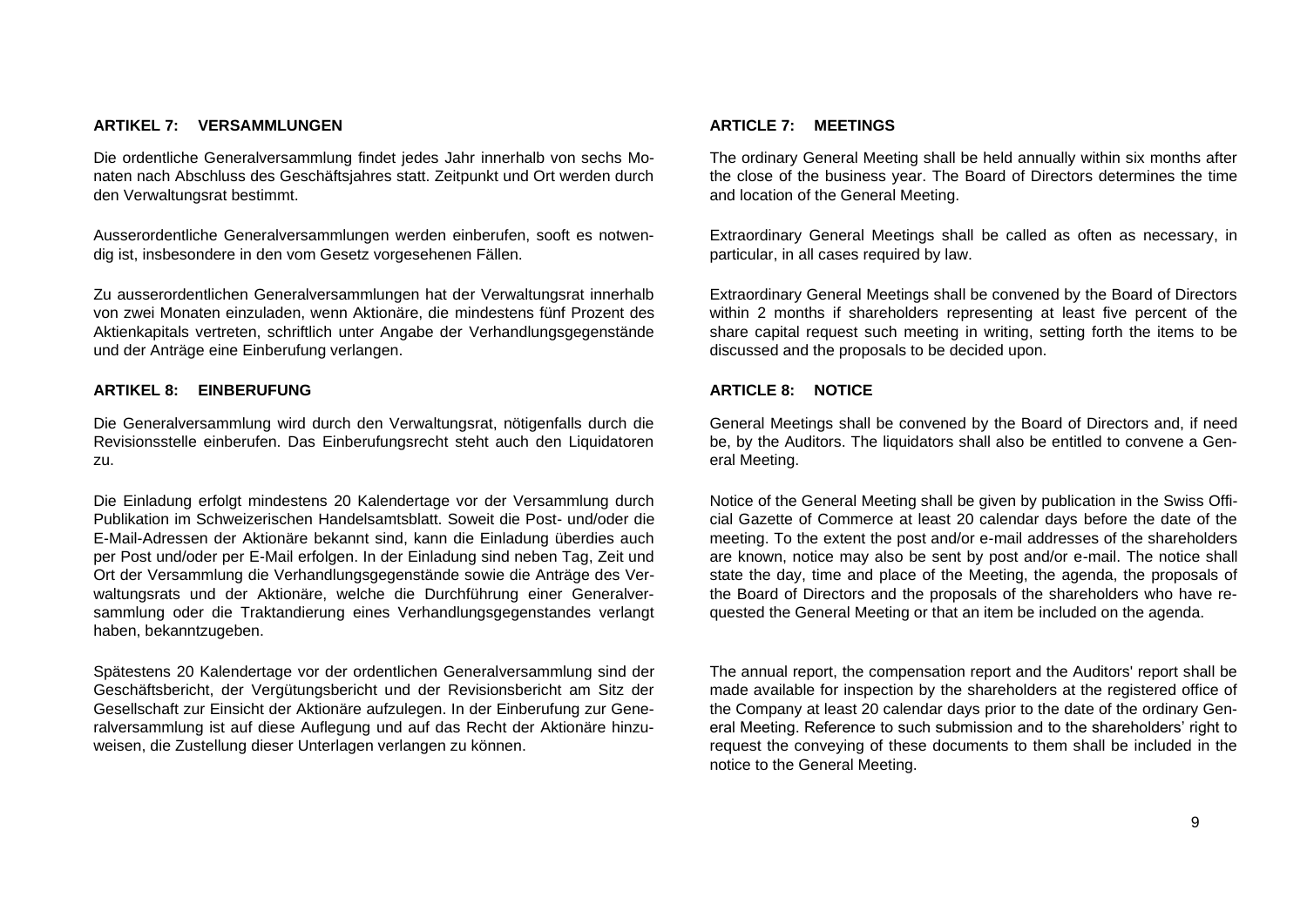## **ARTIKEL 9: TRAKTANDEN**

Der Verwaltungsrat nimmt die Traktandierung der Verhandlungsgegenstände vor.

Mit Stimmrecht eingetragene Aktionäre, die einzeln oder zusammen mindestens 0.5 Prozent des Aktienkapitals vertreten, können vom Verwaltungsrat die Traktandierung eines Verhandlungsgegenstandes verlangen. Das Begehren um Traktandierung ist mindestens 45 Kalendertage vor der Generalversammlung schriftlich unter Angabe des Verhandlungsgegenstandes und der Anträge an den Präsidenten des Verwaltungsrats zu richten.

Über Anträge zu nicht gehörig angekündigten Verhandlungsgegenständen können keine Beschlüsse gefasst werden, ausser in den gesetzlich vorgesehenen Fällen.

#### **ARTIKEL 10: VORSITZ, PROTOKOLLE**

Den Vorsitz der Generalversammlung führt der Präsident des Verwaltungsrats, bei dessen Verhinderung ein anderes durch den Verwaltungsrat bestimmtes Mitglied des Verwaltungsrats oder ein von der Generalversammlung gewählter Tagespräsident (der "**Vorsitzende**").

Der Vorsitzende bezeichnet den Protokollführer und den oder die Stimmenzähler, die nicht Aktionäre sein müssen.

Der Verwaltungsrat sorgt für die Führung des Protokolls, das vom Vorsitzenden und vom Protokollführer zu unterzeichnen ist.

#### **ARTIKEL 11: STIMMRECHT, VERTRETUNG, BESCHLUSSFASSUNG**

Jede Aktie berechtigt, unter Vorbehalt der Bestimmungen von Artikel 5, zu einer Stimme.

Jeder Aktionär kann sich an der Generalversammlung vom unabhängigen Stimmrechtsvertreter oder mittels Erteilung einer schriftlichen Vollmacht an einen

## **ARTICLE 9: AGENDA**

The Board of Directors shall state the items on the agenda.

Registered shareholders with voting rights individually or jointly representing at least 0.5 percent of the share capital may demand that items be put on the agenda. Such demands have to be submitted to the Chairman of the Board of Directors at least 45 calendar days before the date of the General Meeting and shall be in writing, specifying the item and the proposals.

No resolutions may be passed on motions concerning agenda items which have not been duly announced apart from those exceptions permitted by law.

## **ARTICLE 10: CHAIR, MINUTES**

The General Meeting shall be chaired by the Chairman of the Board of Directors, or, in his absence, by another member of the Board of Directors selected by the Board of Directors, or by another chairman elected for that day by the General Meeting (the "**Chairman**").

The Chairman designates a Secretary for the minutes as well as the scrutineer(s) who do not need to be shareholders.

The Board of Directors is responsible for the keeping of the minutes, which are to be signed by the Chairman and by the Secretary.

#### **ARTICLE 11: VOTING RIGHTS, REPRESENTATION, RESOLUTIONS**

Subject to the provisions of Article 5, each share entitles to one vote.

Each shareholder may be represented at the General Meeting by the Independent Proxy or by means of a written proxy by any other person who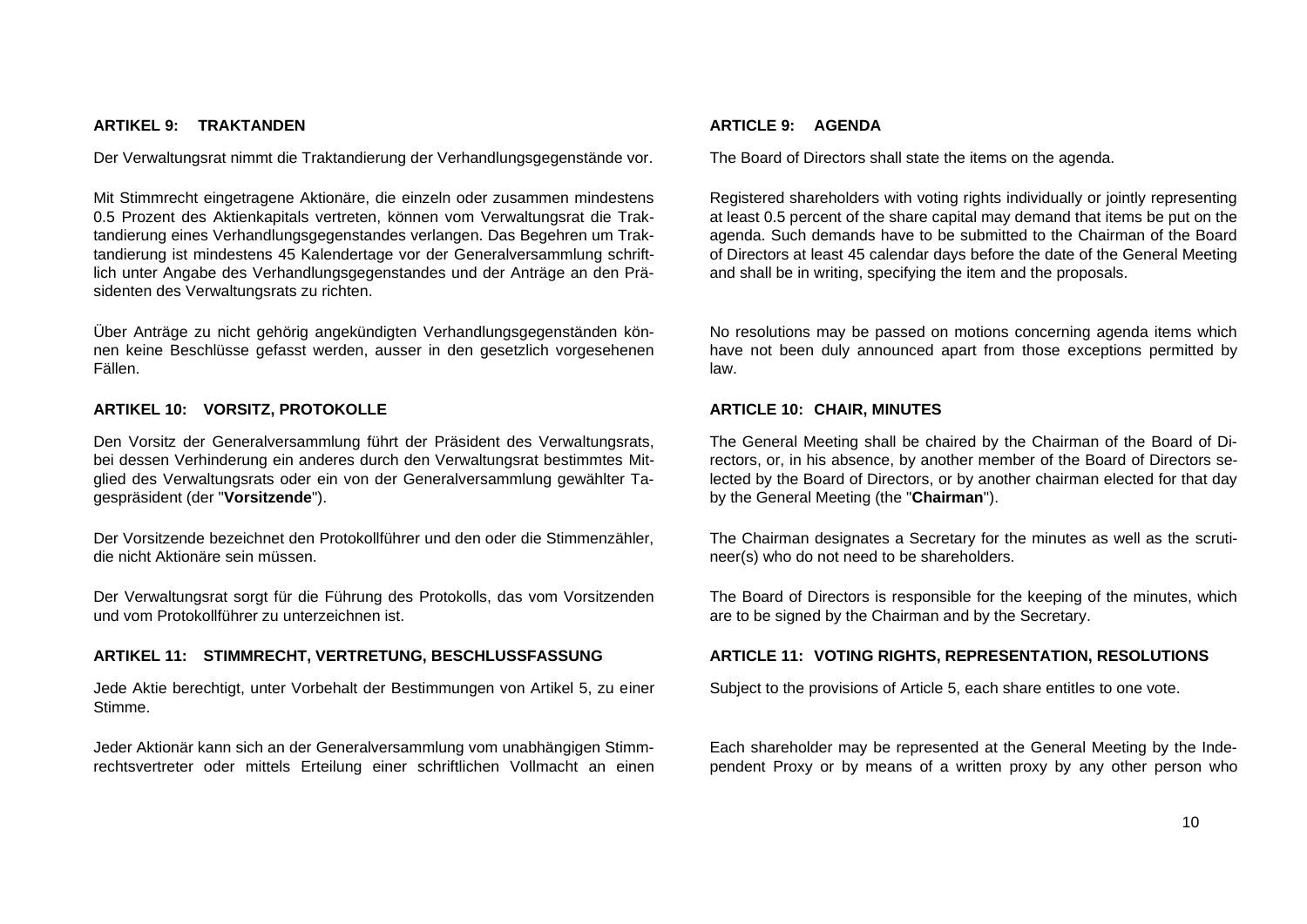Dritten, der nicht Aktionär sein muss, vertreten lassen. Der Verwaltungsrat bestimmt die Anforderungen an Vollmachten und Weisungen.

Bei der Ausübung des Stimmrechts kann kein Aktionär oder Bevollmächtigter für eigene und vertretene Aktien zusammen mehr als 10 Prozent der im Handelsregister eingetragenen Namenaktien direkt oder indirekt auf sich vereinigen.

Juristische Personen und Personengesellschatten oder andere Personenzusammenschlüsse oder Gesamthandsverhältnisse, die untereinander kapital- oder stimmenmässig, durch einheitliche Leitung oder auf andere Weise verbunden sind, sowie natürliche oder juristische Personen oder Personengesellschaften, die in gemeinsamer Absprache handeln, gelten in Bezug auf die Stimmabgabe als ein Aktionär.

Die Stimmrechtsbeschränkung gemäss Absatz 3 und 4 dieses Artikels 11 finden keine Anwendung auf die Ausübung des Stimmrechts durch Aktionäre bzw. deren Bevollmächtigte (einschliesslich den unabhängigen Stimmrechtsvertreter), soweit deren Aktien gemäss Artikel 5 Absatz 4 dieser Statuten mit Stimmrecht ins Aktienbuch eingetragen sind.

Soweit nicht das Gesetz oder die Statuten abweichende Bestimmungen enthalten, fasst die Generalversammlung ihre Beschlüsse und vollzieht ihre Wahlen mit der einfachen Mehrheit der abgegebenen Stimmen, wobei Enthaltungen, leer eingelegte Stimmen und ungültige Stimmen bei der Berechnung des Mehrs nicht berücksichtigt werden.

Die Wahlen von Mitgliedern des Verwaltungsrats und des Vergütungs- und Nominierungsausschusses erfolgen jeweils einzeln.

Der Vorsitzende hat keinen Stichentscheid. The Chairman shall have no casting vote.

Der Vorsitzende bestimmt das Abstimmungsverfahren. The Chairman shall determine the voting procedure.

needs not be a shareholder. The Board of Directors determines the requirements regarding proxies and voting instructions.

No shareholder or proxy may, directly or indirectly, exercise voting rights attached to own or represented shares that would collectively exceed 10 percent of the registered shares recorded in the commercial register.

Legal entities or partnerships or other associations or joint ownership arrangements which are linked through capital ownership or voting rights, through common management or in like manner, as well as individuals, legal entities or partnerships (especially syndicates) which act in concert are considered as one shareholder for the purposes of such voting.

The restriction of voting rights pursuant to paragraphs 3 and 4 of this article 11 shall not apply to the exercise of voting rights by shareholders or their proxies (including the Independent Proxy), to the extent that their shares are registered with voting rights in the share register in accordance with article 5 para. 4 of these Articles of Association.

The General Meeting shall pass its resolutions and carry out its elections with the simple majority of the votes cast, to the extent that neither the law nor the Articles of Association provide otherwise. Abstentions, empty votes and invalid votes will not be taken into account for the calculation of the required majority.

The members of the Board of the Directors and the members of the Remuneration and Nomination Committee are elected individually.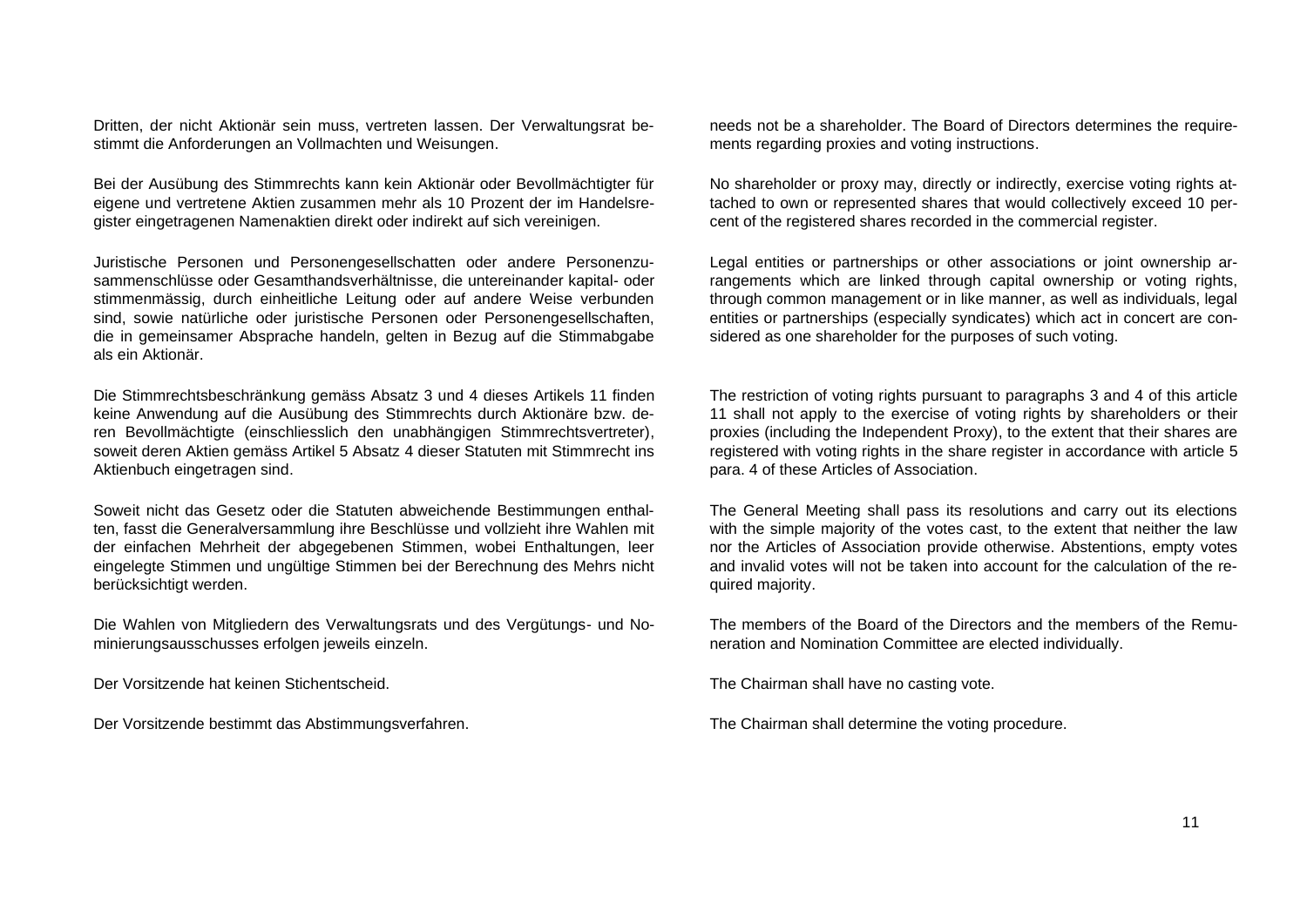# **ARTIKEL 12: QUALIFIZIERTES MEHR FÜR WICHTIGE BESCHLÜSSE**

Ein Beschluss der Generalversammlung, der mindestens zwei Drittel der vertretenen Aktienstimmen und die absolute Mehrheit der vertretenen Aktiennennwerte auf sich vereinigt, ist erforderlich für:

- 1. die in Artikel 704 Abs. 1 OR sowie Artikel 18 und Artikel 64 im Bundesgesetz über Fusion, Spaltung, Umwandlung und Vermögensübertragung (Fusionsgesetz) vom 3. Oktober 2003 genannten Fälle;
- 2. die Erleichterung oder Aufhebung der Beschränkung der Übertragbarkeit der Namenaktien;
- 3. eine Änderung oder Aufhebung von Artikel 31; 3. any amendment or cancellation of Article 31;
- 4. eine Änderung dieses Artikels 12. 4. any change to this Article 12.

# **ARTIKEL 13: ABSTIMMUNG ÜBER VERGÜTUNGEN**

Die Generalversammlung genehmigt gesondert und bindend die Gesamtbeträge, die der Verwaltungsrat beantragt hat für:

- 1. die maximale Vergütung des Verwaltungsrats gemäss Artikel 25, die für die Dauer bis zur nächsten ordentlichen Generalversammlung zur Auszahlung oder Zuteilung gelangen kann; und
- 2. die maximale Gesamtvergütung der Geschäftsleitung (fixe und variable Bestandteile) gemäss Artikel 26, die im kommenden Geschäftsjahr zur Auszahlung oder Zuteilung gelangen kann.

Der Verwaltungsrat kann die maximale Gesamtvergütung der Geschäftsleitung in einen maximalen Gesamtbetrag für fixe und einen für variable Vergütungen unterteilen und die entsprechenden Anträge der Generalversammlung separat zur Genehmigung vorlegen. Der Verwaltungsrat kann der Generalversammlung

## **ARTICLE 12: QUALIFIED MAJORITY FOR IMPORTANT RESOLUTIONS**

A resolution of the General Meeting passed by at least two thirds of the represented share votes and the absolute majority of the represented shares par value is required for:

- 1. the cases listed in article 704 para. 1 CO and in article 18 and article 64 of the Federal Act on Merger, Demerger, Transformation and Transfer of Assets (Merger Act) dated 3 October 2003;
- 2. the easement or abolition of the restriction of the transferability of the registered shares;
- 
- 

## **ARTICLE 13: VOTES ON COMPENSATION**

The General Meeting shall approve, separately and bindingly, on the proposals by the Board of Directors regarding the aggregate amounts of:

- 1. the maximum compensation of the Board of Directors pursuant to Article 25 for the term of office until the next ordinary General Meeting that may be paid or allocated; and
- 2. the maximum overall compensation of the Executive Management (fixed and variable based components) pursuant to Article 26 that may be paid or allocated in the subsequent business year.

The Board of Directors may divide the maximum overall compensation of the Executive Management to be proposed for approval into a maximum fixed and maximum variable compensation and submit the respective proposals for separate approval by the general meeting. Further, the Board of Directors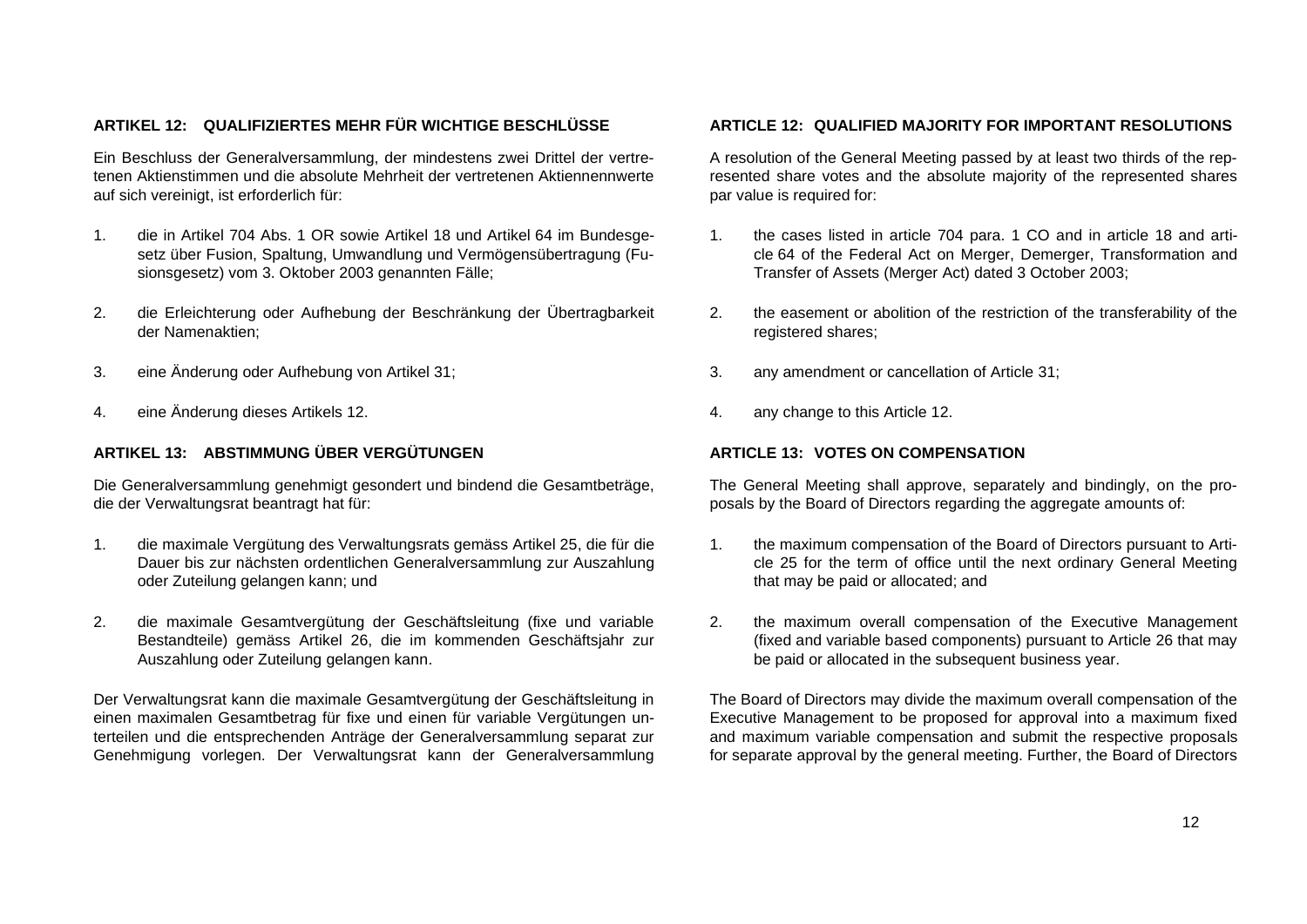zudem abweichende oder zusätzliche Anträge in Bezug auf die gleichen oder andere Zeitperioden zur Genehmigung vorlegen.

Verweigert die Generalversammlung die Genehmigung der beantragten Vergütung bzw. der maximalen Gesamtvergütung, so kann der Verwaltungsrat an derselben Generalversammlung neue Anträge stellen, eine ausserordentliche Generalversammlung einberufen und dieser neue Anträge zur Genehmigung unterbreiten oder er kann die Anträge zur Vergütung retrospektiv von der nächsten ordentlichen Generalversammlung genehmigen lassen.

Die jeweiligen Gesamtbeträge verstehen sich inklusive sämtlicher Beiträge der Mitglieder des Verwaltungsrats bzw. der Geschäftsleitung sowie der Gesellschaft an die Sozialversicherungen und Einrichtungen der beruflichen Vorsorge (Arbeitnehmer- und Arbeitgeberbeiträge).

Die von der Generalversammlung genehmigten Vergütungen können von der Gesellschaft oder von ihr direkt oder indirekt kontrollierten Gesellschaften ausgezahlt werden.

Die Generalversammlung führt eine Konsultativabstimmung über den vom Verwaltungsrat erstellten Vergütungsbericht durch.

#### **ARTIKEL 14: UNABHÄNGIGER STIMMRECHTSVERTRETER**

Die Generalversammlung wählt einen unabhängigen Stimmrechtsvertreter. Wählbar sind natürliche oder juristische Personen und Personengesellschaften.

Die Amtsdauer des unabhängigen Stimmrechtsvertreters endet an der nächsten ordentlichen Generalversammlung. Wiederwahl ist möglich. Seine Pflichten richten sich nach den anwendbaren gesetzlichen Bestimmungen.

may submit for approval by the General Meeting deviating or additional proposals in relation to the same or different time periods.

If the General Meeting does not approve the proposed amount of the proposed fixed or proposed variable compensation, as the case may be, the Board of Directors may either submit new proposals at the same General Meeting, convene an extraordinary General Meeting and make new proposals for approval or may submit the proposals regarding compensation for retrospective approval at the next ordinary General Meeting.

The aggregate compensation amounts for members of the Board of Directors and the Executive Management are deemed to be inclusive of all social security and pension contributions of the members of the Board of Directors and the Executive Management, respectively, and the Company (contributions by employee and employer).

The compensation approved by the General Meeting may be paid by the Company or by companies being directly or indirectly controlled by the Company.

The General Meeting shall cast a consultative vote on the compensation report issued by the Board of Directors.

#### **ARTICLE 14: INDEPENDENT PROXY**

The General Meeting elects an Independent Proxy. Natural persons as well as legal entities and partnerships are eligible for election.

The term of office of the Independent Proxy ends at the next ordinary General Meeting. Re-election is possible. The duties of the Independent Proxy are governed by the relevant statutory provisions.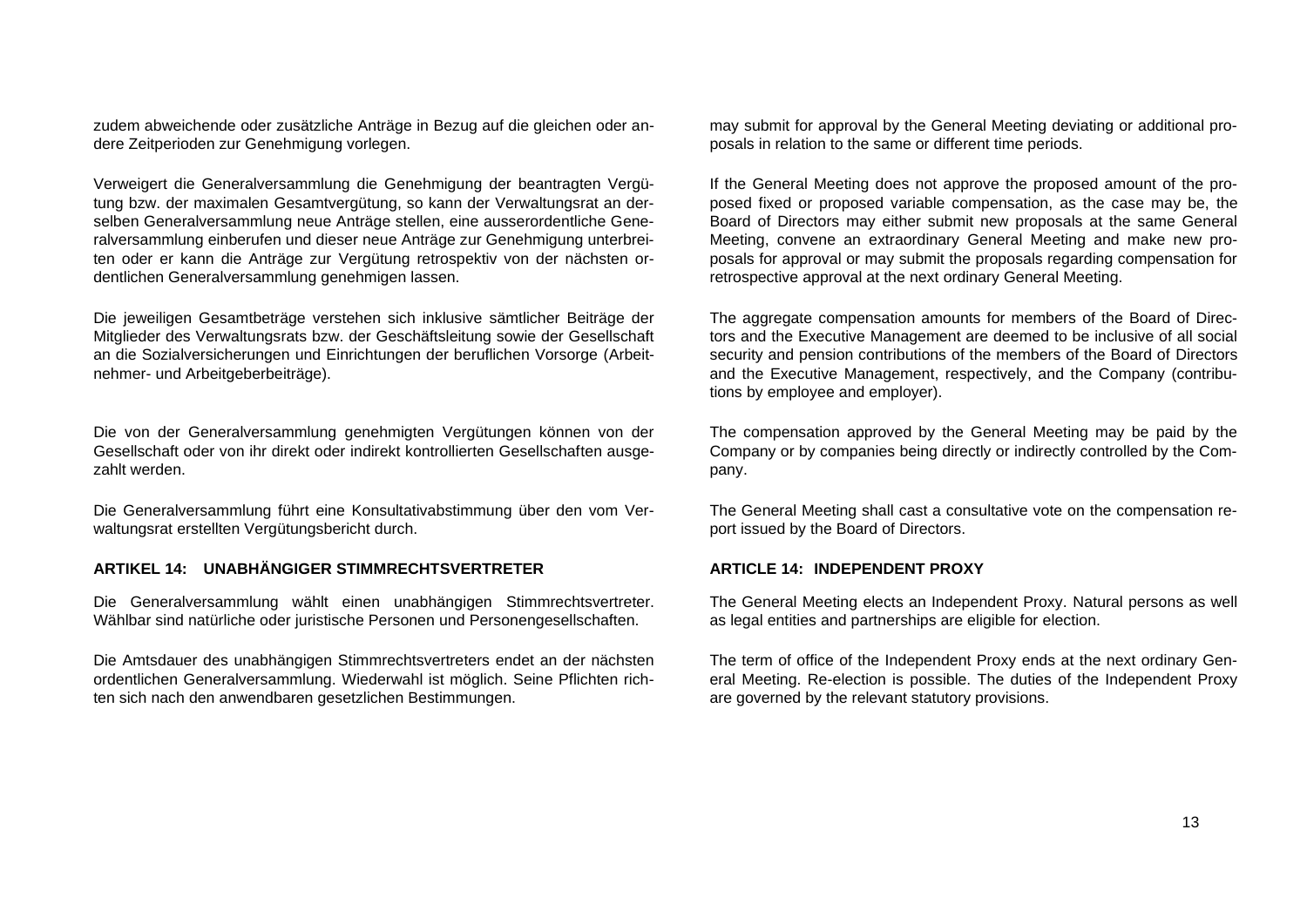# **B. Verwaltungsrat**

## **ARTIKEL 15: WAHL, AMTSDAUER, KONSTITUIERUNG**

Der Verwaltungsrat besteht aus mindestens drei Mitgliedern. Die Amtsdauer der Mitglieder des Verwaltungsrats sowie des Präsidenten entspricht der gesetzlich zulässigen Maximaldauer von einem Jahr und endet mit Abschluss der nächsten ordentlichen Generalversammlung. Wiederwahl ist zulässig.

Vorbehältlich der Wahl des Präsidenten und der Mitglieder des Vergütungs- und Nominierungsausschusses durch die Generalversammlung konstituiert sich der Verwaltungsrat selbst. Der Verwaltungsrat bezeichnet den Sekretär, der weder Aktionär noch Mitglied des Verwaltungsrats sein muss.

## **ARTIKEL 16: OBERLEITUNG, DELEGATION**

Dem Verwaltungsrat obliegt die oberste Leitung der Gesellschaft und die Überwachung der Geschäftsführung. Er vertritt die Gesellschaft nach aussen und besorgt alle Angelegenheiten, die nicht nach Gesetz, Statuten oder Reglement einem anderen Organ der Gesellschaft übertragen sind.

Der Verwaltungsrat kann die Geschäftsführung sowie die Vertretung der Gesellschaft nach Massgabe eines Organisationsreglementes ganz oder zum Teil an eine oder mehrere natürliche Personen oder Mitglieder des Verwaltungsrats übertragen. Das Organisationsreglement ordnet die Geschäftsführung, bestimmt die hierfür erforderlichen Stellen, umschreibt deren Aufgaben und regelt die Berichterstattung.

# **B. Board of Directors**

#### **ARTICLE 15: ELECTION, TERM OF OFFICE, CONSTITUTION**

The Board of Directors shall consist of a minimum of at least three members. The term of the members of the Board of Directors as well as the Chairman shall correspond to the legally permitted maximum term of one year and shall end at the conclusion of the next ordinary General Meeting. Re-election is possible.

Except for the election of the Chairman of the Board of Directors and of the members of the Remuneration and Nomination Committee by the General Meeting, the Board of Directors shall constitute itself. The Board of Directors appoints the Secretary who does not need to be a shareholder or a member of the Board of Directors.

## **ARTICLE 16: ULTIMATE DIRECTION, DELEGATION**

The Board of Directors is entrusted with the ultimate direction of the Company as well as the supervision of the management. It represents the Company towards third parties and attends to all matters which are not delegated to or reserved for another corporate body of the Company by law, the Articles of Association or the regulations.

The Board of Directors may in organizational regulations delegate the management and the representation of the Company wholly or in part to one or several natural persons or members of the Board of Directors. The organizational regulations shall organise the management, determine the positions required therefore, define their duties and regulate the reporting.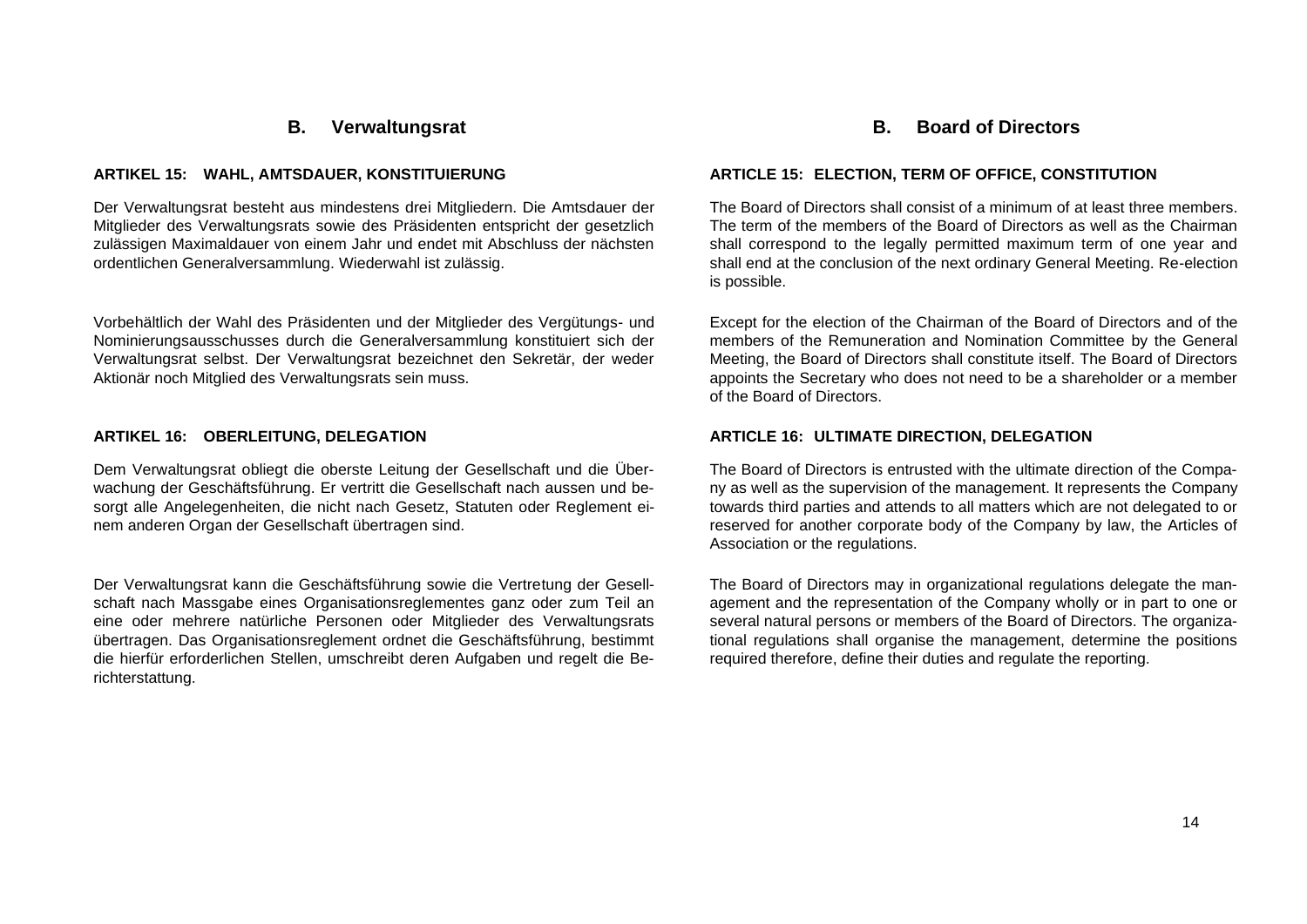## **ARTIKEL 17: AUFGABEN**

Der Verwaltungsrat hat folgende unübertragbare und unentziehbare Aufgaben:

- 1. Oberleitung der Gesellschaft und Erteilung der nötigen Weisungen; 1. ultimate management of the Company and the issue of the necessary
- 
- 3. Ausgestaltung des Rechnungswesens, des internen Kontrollsystems (IKS), der Finanzkontrolle und der Finanzplanung sowie die Durchführung der Risikobeurteilung;
- 4. Ernennung und Abberufung der mit der Geschäftsführung und der Vertretung der Gesellschaft betrauten Personen und Regelung der Zeichnungsberechtigung;
- 5. Oberaufsicht über die mit der Geschäftsführung betrauten Personen, namentlich im Hinblick auf die Befolgung der Gesetze, Statuten, Reglemente und Weisungen;
- 6. Erstellung des Geschäftsberichtes sowie Vorbereitung der Generalversammlung und Ausführung ihrer Beschlüsse;
- 
- 8. Benachrichtigung des Richters im Falle der Überschuldung; 8. notification of the judge in the event of over-indebtedness;
- 9. Beschlussfassung über die nachträgliche Leistung von Einlagen auf nicht vollständig liberierte Aktien und die daraus folgenden Statutenänderungen;
- 10. Beschlussfassung über die Feststellung von Kapitalerhöhungen, die Erstellung des Kapitalerhöhungsberichts und daraus folgende Statutenänderungen;

## **ARTICLE 17: DUTIES**

The Board of Directors has the following non-transferable and irrevocable duties:

- directives;
- 2. Festlegung der Organisation der Gesellschaft; 2. determination of the organization of the Company;
	- 3. organization of the accounting system, the internal control system (ICS), the financial control and the financial planning as well as performance of the risk assessment;
	- 4. appointment and dismissal of the persons entrusted with the management and representation of the Company and to grant signatory power;
	- 5. ultimately supervision of the persons entrusted with the management, in particular with respect to compliance with the law, the Articles of Association, regulations and directives;
	- 6. preparation of the business report, as well as the General Meeting and to implement the latter's resolutions;
- 7. Erstellung des Vergütungsberichts; 7. preparation of the compensation report;
	-
	- 9. adoption of resolutions regarding the subsequent payment of capital with respect to non-fully paid-in shares and regarding the amendments to the Articles of Association entailed thereby;
	- 10. adoption of resolutions confirming increases in share capital regarding the preparation of the capital increase report and regarding the amendments to the Articles of Association entailed thereby;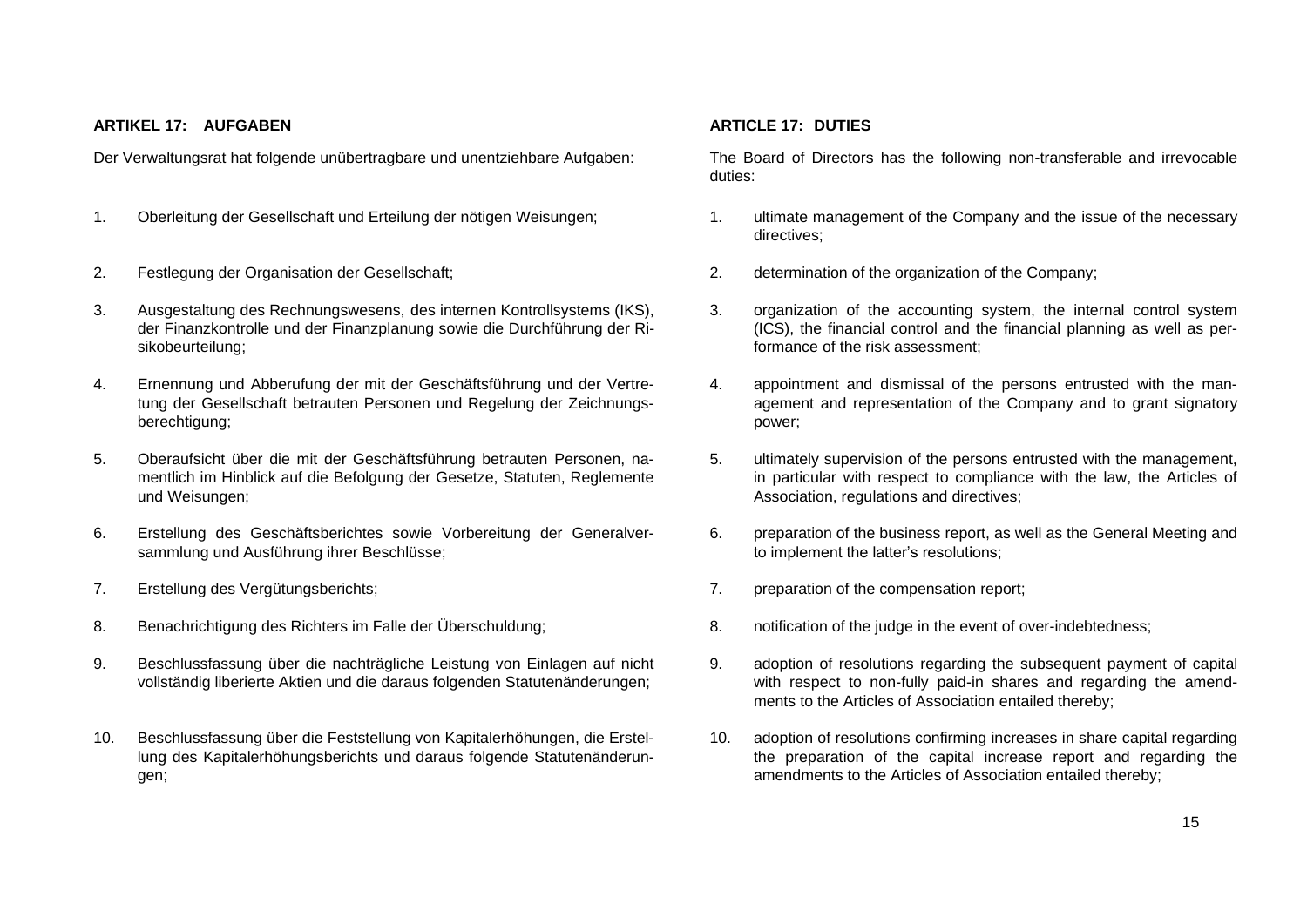- 11. Prüfung der Einhaltung der gesetzlichen Bestimmungen betreffend Einsetzung, Wahl und fachliche Voraussetzungen der Revisionsstelle;
- 12. Abschluss von Verträgen gemäss Artikel 12, 36 und 70 des Fusionsgesetzes.

Ist das Amt des Präsidenten des Verwaltungsrats vakant, ist der Vergütungs- und Nominierungsausschuss nicht vollständig besetzt oder hat die Gesellschaft keinen unabhängigen Stimmrechtsvertreter, so ernennt der Verwaltungsrat jeweils für die Dauer bis zum Abschluss der nächsten ordentlichen Generalversammlung einen Ersatz, welcher – mit Ausnahme des unabhängigen Stimmrechtsvertreters – ein Mitglied des Verwaltungsrats sein muss.

## **ARTIKEL 18: ORGANISATION, PROTOKOLLE**

Sitzungsordnung, Beschlussfähigkeit (Präsenz) und Beschlussfassung des Verwaltungsrats richten sich nach dem Organisationsreglement.

Über die Verhandlungen und Beschlüsse des Verwaltungsrats ist ein Protokoll zu führen. Das Protokoll ist vom Vorsitzenden und vom Sekretär des Verwaltungsrats zu unterzeichnen.

- 11. examination of compliance with the legal requirements regarding the appointment, election and the professional qualifications of the Auditors;
- 12. execution of the agreements pursuant to Articles 12, 36 and 70 of the Merger Act.

If the office of the Chairman of the Board of Directors is vacant, the Remuneration and Nomination Committee is not complete or the Company does not have an Independent Proxy, the Board of Directors shall appoint a substitute for the time period until the conclusion of the next ordinary General Meeting that must be  $-$  with the exception of the Independent Proxy  $-$  a member of the Board of Directors.

## **ARTICLE 18: ORGANIZATION, MINUTES**

The organization of the meetings, the presence quorum and the passing of resolutions of the Board of Directors shall be in compliance with the organizational regulations.

Der Vorsitzende hat den Stichentscheid. The Chairman shall have the casting vote.

Minutes shall be kept of the deliberations and resolutions of the Board of Directors. The minutes shall be signed by the Chairman and the Secretary of the Board of Directors.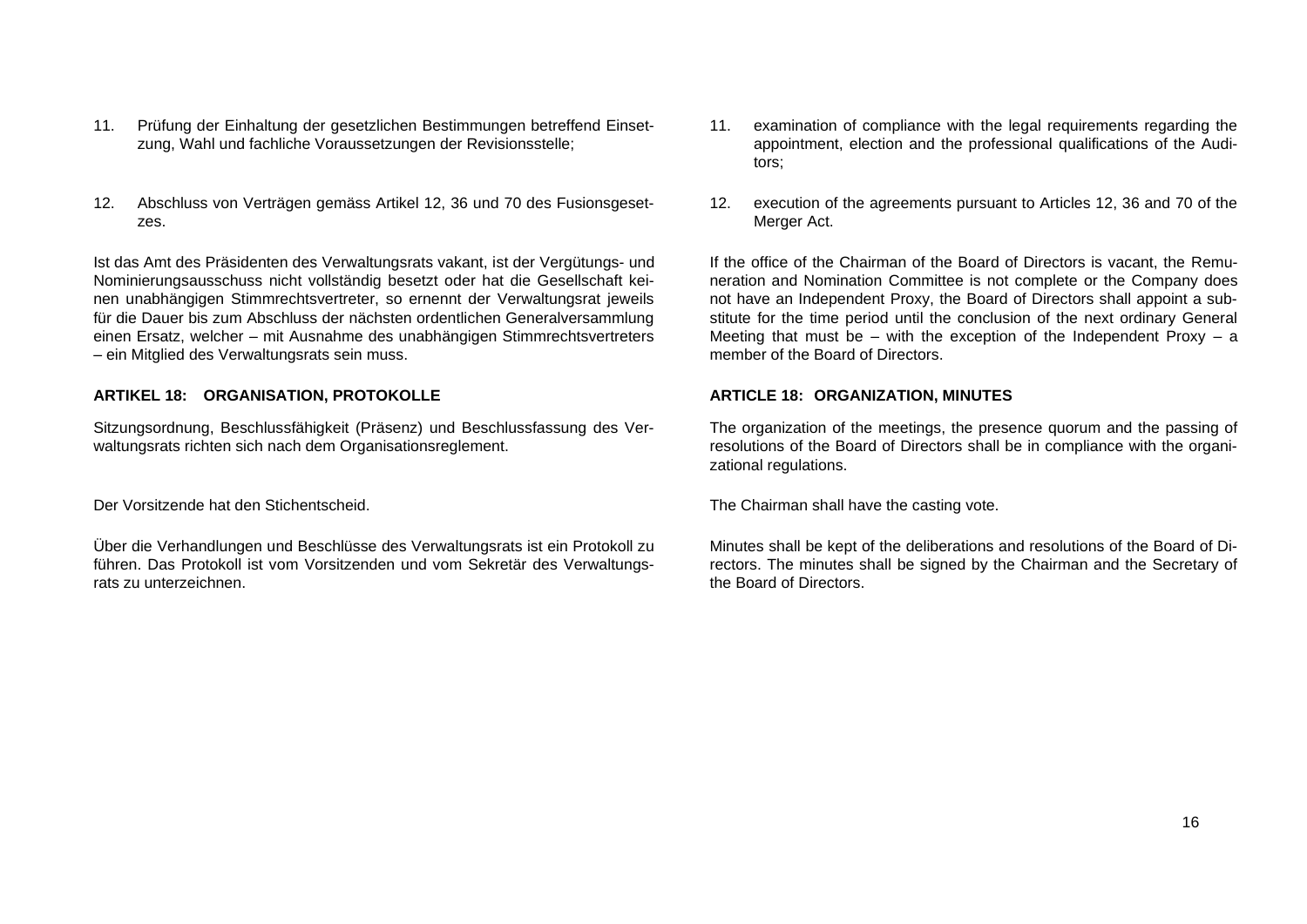# **ARTIKEL 19: VERGÜTUNGS- UND NOMINIERUNGSAUSSCHUSS**

Der Vergütungs- und Nominierungsausschuss besteht aus mindestens zwei Mitgliedern des Verwaltungsrates, die von der Generalversammlung gewählt werden. Die Amtsdauer der Mitglieder des Vergütungs- und Nominierungsausschusses beträgt ein Jahr und endet mit Abschluss der nächsten ordentlichen Generalversammlung. Wiederwahl ist zulässig. Der Vergütungs- und Nominierungsausschuss konstituiert sich selbst.

Der Vergütungs- und Nominierungsausschuss hat grundsätzlich die folgenden Aufgaben in Vergütungsfragen:

- 1. Vorbereitung und periodische Überarbeitung der Vergütungspolitik, Vergütungsstrategie und –prinzipien der PolyPeptide Gruppe und der Leistungskriterien im Bereich der Vergütung und periodische Überprüfung der Umsetzung derselben sowie diesbezügliche Antragsteilung und Abgabe von Empfehlungen an den Verwaltungsrat;
- 2. Antragstellung an den Verwaltungsrat betreffend Grundsätze und Struktur der Vergütungspläne für die Geschäftsleitung;
- 3. Unterstützung des Verwaltungsrats bei der Ausarbeitung der Anträge an die Generalversammlung betreffend Genehmigung der individuellen Vergütung des Präsidenten des Verwaltungsrats, der übrigen Mitglieder des Verwaltungsrats sowie der individuellen maximalen Vergütungen (feste Vergütung und variable Vergütung) der Mitglieder der Geschäftsleitung;
- 4. Übermittlung des Vergütungsberichts an den Verwaltungsrat zur Genehmigung;
- 5. Information des Verwaltungsrats über Richtlinien, Programme und wichtige Entscheidungen sowie Vergleiche der Vergütungsniveaus bei wichtigen Konkurrenten;

## **ARTICLE 19: REMUNERATION AND NOMINATION COMMITTEE**

The Remuneration and Nomination Committee shall consist of at least two members of the Board of Directors and shall be elected by the General Meeting. The term of office of the members of the Remuneration and Nomination Committee shall be one year and shall end at the conclusion of the next ordinary General Meeting. Re-election is possible. The Remuneration and Nomination Committee shall constitute itself.

The Remuneration and Nomination Committee has the following duties regarding compensation matters:

- 1. preparation and periodical review of the PolyPeptide Group's compensation policy, compensation strategy and principles and the performance criteria related to compensation and periodical review of their implementation as well as submission of proposals and recommendations to the Board of Directors;
- 2. proposals to the Board of Directors regarding the principles and structure of the compensation plans for the Executive Management;
- 3. support the Board of Directors in preparing the proposals to the General Meeting regarding the approval of the individual compensation of the Chairman of the Board of Directors, the other members of the Board of Directors as well as the individual maximum aggregate compensation of the Executive Management;
- 4. submission of the compensation report to the Board of Directors for approval;
- 5. information of the Board of Directors about policies, programs and key decisions as well as comparisons of compensation levels at key competitors;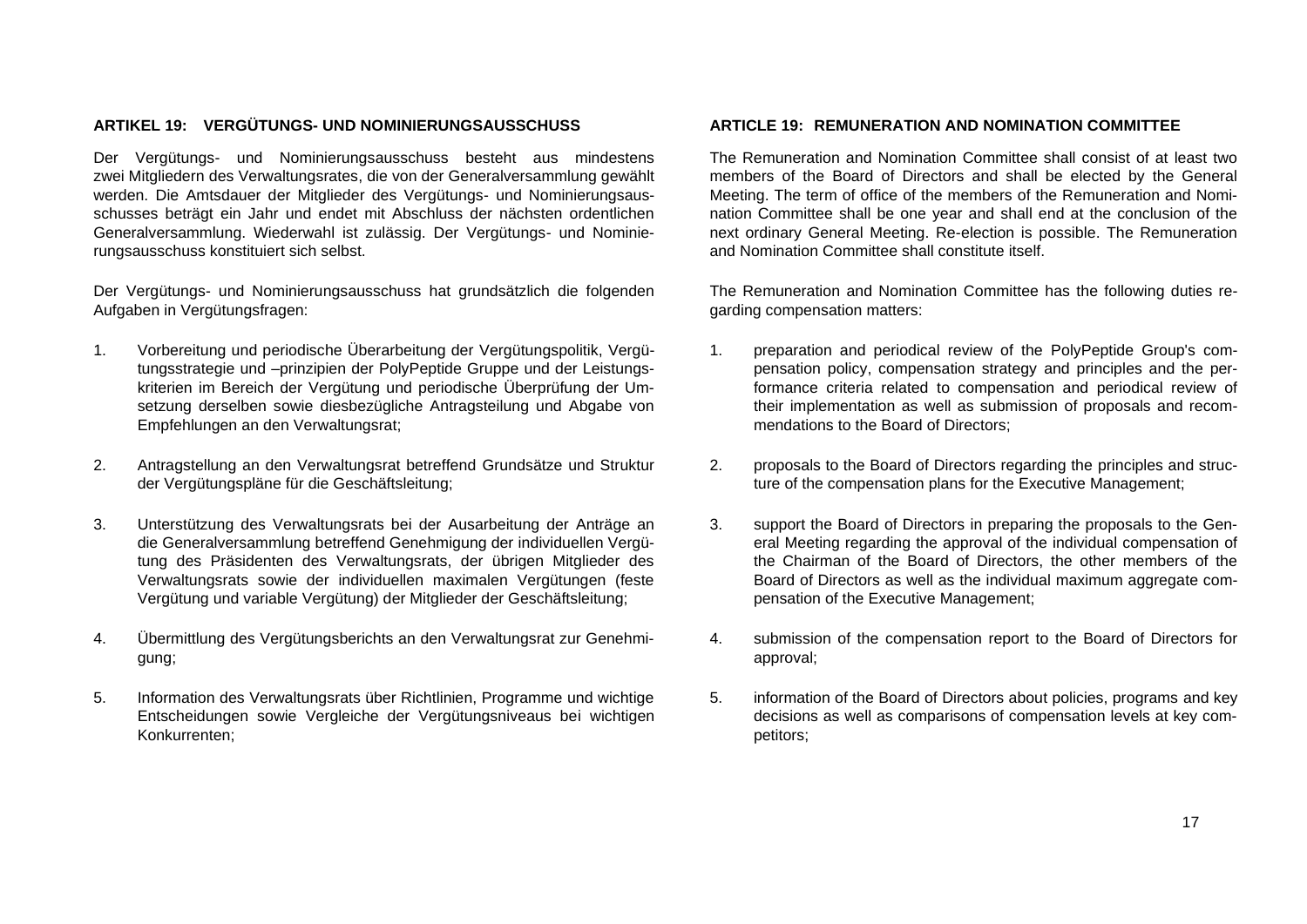- 6. regelmässige Berichterstattung an den Verwaltungsrat über Entscheidungen und Beratungen des Vergütungs- und Nominierungsausschusses;
- 7. Weitere in diesen Statuten vorgesehene Aufgaben und Kompetenzen.

Der Verwaltungsrat regelt allfällige weitere Aufgaben und Zuständigkeiten des Vergütungs- und Nominierungsausschuss im Organisationsreglement.

# **C. Revisionsstelle**

## **ARTIKEL 20: REVISIONSPFLICHT, WAHL UND EINSETZUNG DER REVISIONSSTELLE UND IHRE AUFGABEN**

Die Generalversammlung wählt eine Revisionsstelle gemäss den Bestimmungen dieses Artikels. Die Revisionsstelle ist in das Handelsregister einzutragen.

Die Gesellschaft hat ihre Jahresrechnung durch eine Revisionsstelle ordentlich prüfen zu lassen.

Der Verwaltungsrat ist verpflichtet, die Einhaltung dieser Bestimmungen zu überwachen und der Generalversammlung eine Revisionsstelle zur Wahl vorzuschlagen, welche die entsprechenden Anforderungen erfüllt, insbesondere hinsichtlich fachlicher Qualifikation und Unabhängigkeit gemäss den Vorschriften des Obligationenrechts (Artikel 727 ff.) und Revisionsaufsichtsgesetzes vom 16. Dezember 2005 in der jeweiligen Fassung.

Die Amtsdauer der Revisionsstelle beträgt ein Jahr. Ihr Amt endet mit der Abnahme der Jahresrechnung durch die Generalversammlung. Wiederwahl und Abberufung sind jederzeit möglich.

- 6. regular reporting to the Board of Directors on the decisions and deliberations of the Remuneration and Nomination Committee;
- 7. further duties and responsibilities as provided for in the Articles of Association.

The Board of Directors will provide for possible further duties and responsibilities of the Remuneration and Nomination Committee in the organizational regulations.

# **C. Auditors**

## **ARTICLE 20: DUTY OF AUDIT, ELECTION, APPOINTMENT AND DUTIES OF AUDITORS**

The General Meeting shall elect the Auditors pursuant to the provisions of this Article. The Auditors must be registered in the Commercial Register.

The Auditors shall perform a regular audit of the Company's annual financial statements.

The Board of Directors shall monitor compliance with these provisions and nominate for election by the General Meeting such Auditors which meet the respective requirements, in particular, regarding qualification and independence pursuant to the provisions of the CO (articles 727 et seq.) and the Swiss Audit Supervision Act of 16 December 2005 in the relevant applicable version.

The Auditors' term of office shall be one year. It shall end with the approval of the annual financial accounts by the General Meeting. Re-election and revocation are possible at any time.

Die Revisionsstelle hat die Rechte und Pflichten gemäss Artikel 728 ff. OR. The Auditors' rights and obligations are those foreseen in articles 728 et seq. CO.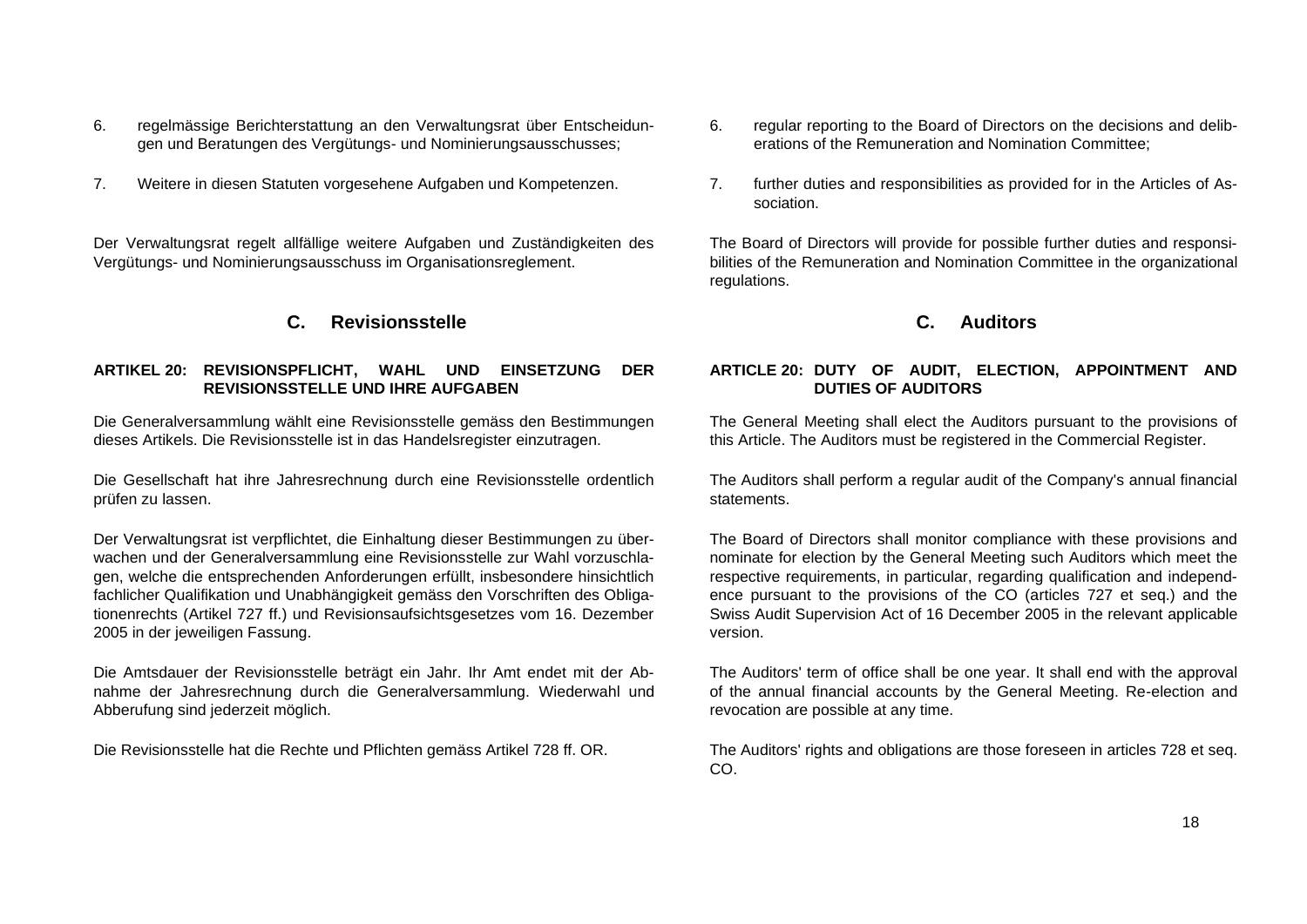# **IV. Rechnungslegung**

## **ARTIKEL 21: JAHRESRECHNUNG UND KONZERNRECHNUNG**

Die Gesellschaft erstellt ihren Geschäftsbericht einschliesslich Jahresrechnung (Einzelabschluss) und Konzernrechnung gemäss den anwendbaren gesetzlichen Vorschriften.

Beginn und Ende des Geschäftsjahres werden vom Verwaltungsrat festgelegt. The Board of Directors shall determine the start and the end of the Compa-

## **ARTIKEL 22: GEWINNVERTEILUNG**

Unter Vorbehalt der gesetzlichen Vorschriften über die Gewinnverteilung, insbesondere Artikel 671 ff. OR, steht der Bilanzgewinn zur Verfügung der Generalversammlung.

Die Dividende darf erst festgesetzt werden, nachdem die dem Gesetz entsprechenden Zuweisungen an die gesetzlichen Reserven abgezogen worden sind. Alle Dividenden, welche innerhalb von fünf Jahren nach ihrer Fälligkeit nicht bezogen worden sind, verfallen zugunsten der Gesellschaft.

# **V. Vergütung und damit zusammenhängende Bestimmungen**

## **ARTIKEL 23: ZULÄSSIGE WEITERE TÄTIGKEITEN**

Die Mitglieder des Verwaltungsrats dürfen je die folgenden weiteren Tätigkeiten in den obersten Leitungs- oder Verwaltungsorganen von Rechtseinheiten ausüben, die verpflichtet sind, sich in das Handelsregister oder in ein entsprechendes ausländisches Register einzutragen:

1. maximal vier Mandate als Verwaltungsratsmitglied oder als Mitglied anderer oberster Leitungs- oder Verwaltungsorgane von börsenkotierten Unter-

# **IV. Accounting Principles**

## **ARTICLE 21: ANNUAL ACCOUNTS AND CONSOLIDATED FINANCIAL STATEMENTS**

The Company prepares its annual report including annual accounts (statutory financial statements) and consolidated financial statements in accordance with applicable law.

ny's business year.

## **ARTICLE 22: DISTRIBUTION OF PROFITS**

Subject to the statutory provisions regarding the distribution of profits, in particular articles 671 et seq. CO, the profits as shown on the balance sheet may be allocated by the General Meeting at its discretion.

The dividend may only be determined after the transfers foreseen by law to the compulsory reserve funds have been deducted. All dividends unclaimed within a period of five years after their due date shall be forfeited to the Company.

# **V. Compensation and related provisions**

## **ARTICLE 23: PERMITTED ADDITIONAL ACTIVITIES**

The members of the Board of Directors may have the following other functions in the superior management or administrative bodies of legal units obliged to register themselves in a Swiss commercial register or a foreign equivalent thereof:

1. up to four mandates as member of the board of directors or any other superior management or administrative body of listed companies; and,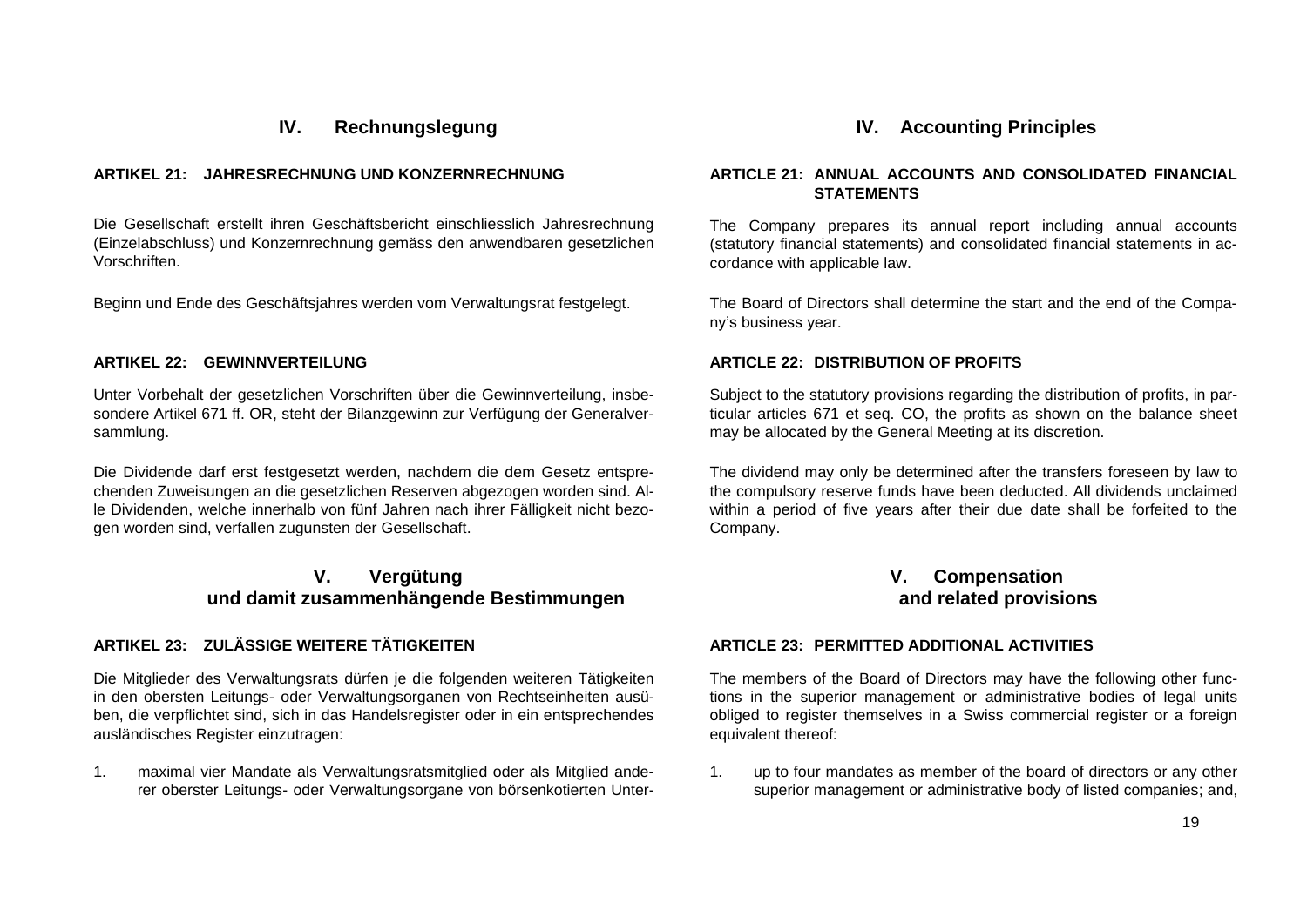nehmen; sowie zusätzlich; sowie zusätzlich in addition,

2. maximal zehn Mandate als Verwaltungsratsmitglied oder als Mitglied anderer oberster Leitungs- oder Verwaltungsorgane von Rechtseinheiten, welche die obgenannten Kriterien nicht erfüllen.

Die Mitglieder der Geschäftsleitung dürfen mit Genehmigung des Verwaltungsrates je die folgenden weiteren Tätigkeiten in den obersten Leitungs- oder Verwaltungsorganen von Rechtseinheiten ausüben, die verpflichtet sind, sich in das Handelsregister oder in ein entsprechendes ausländisches Register einzutragen:

- 1. maximal ein Mandat als Verwaltungsratsmitglied oder als Mitglied eines anderen obersten Leitungs- oder Verwaltungsorgans von börsenkotierten Unternehmen; sowie zusätzlich
- 2. maximal fünf Mandate als Verwaltungsratsmitglied oder als Mitglied anderer oberster Leitungs- oder Verwaltungsorgane in weiteren Rechtseinheiten, welche die obgenannten Kriterien nicht erfüllen.

Sowohl hinsichtlich der zusätzlichen Tätigkeiten der Mitglieder des Verwaltungsrats als auch der Geschäftsleitung gelten Mandate bei Gesellschaften, die unter einheitlicher Kontrolle oder gleicher wirtschaftlicher Berechtigung stehen, als ein Mandat.

Die folgenden Mandate fallen nicht unter die Beschränkungen gemäss Absatz 1 und Absatz 2 dieses Artikels 23:

- 1. Mandate in Unternehmen, die durch die Gesellschaft kontrolliert werden oder die Gesellschaft kontrollieren;
- 2. Mandate, die auf Anordnung der Gesellschaft oder von dieser kontrollierten Gesellschaften wahrgenommen werden. Kein Mitglied des Verwaltungsrates oder der Geschäftsleitung darf jedoch mehr als zehn solche Mandate wahrnehmen; und

2. up to ten mandates as member of the board of directors or any other superior management or administrative body of legal entities that do not meet the above mentioned criteria.

With the approval of the Board of Directors, the members of the Executive Management may have the following other functions in the superior management or administrative bodies of legal entities obliged to register themselves in a Swiss commercial register or a foreign equivalent thereof:

- 1. up to one mandate as member of the board of directors or any other superior management or administrative body of listed companies; and, in addition
- 2. up to five mandates as member of the board of directors or any other superior management or administrative body of other legal entities that do not meet the above mentioned criteria.

With respect to the additional activities of both the members of the Board of Directors and the Executive Management, mandates in companies that are under uniform control or the same beneficial ownership are deemed to be one mandate.

The following mandates shall not be subject to the limitations set forth in paragraphs 1 and 2 of this article 23:

- 1. mandates in companies which are controlled by the Company or which control the Company;
- 2. mandates held at the request of the Company or companies controlled by it. No member of the Board of Directors or the Executive Management shall however hold more than ten such mandates; and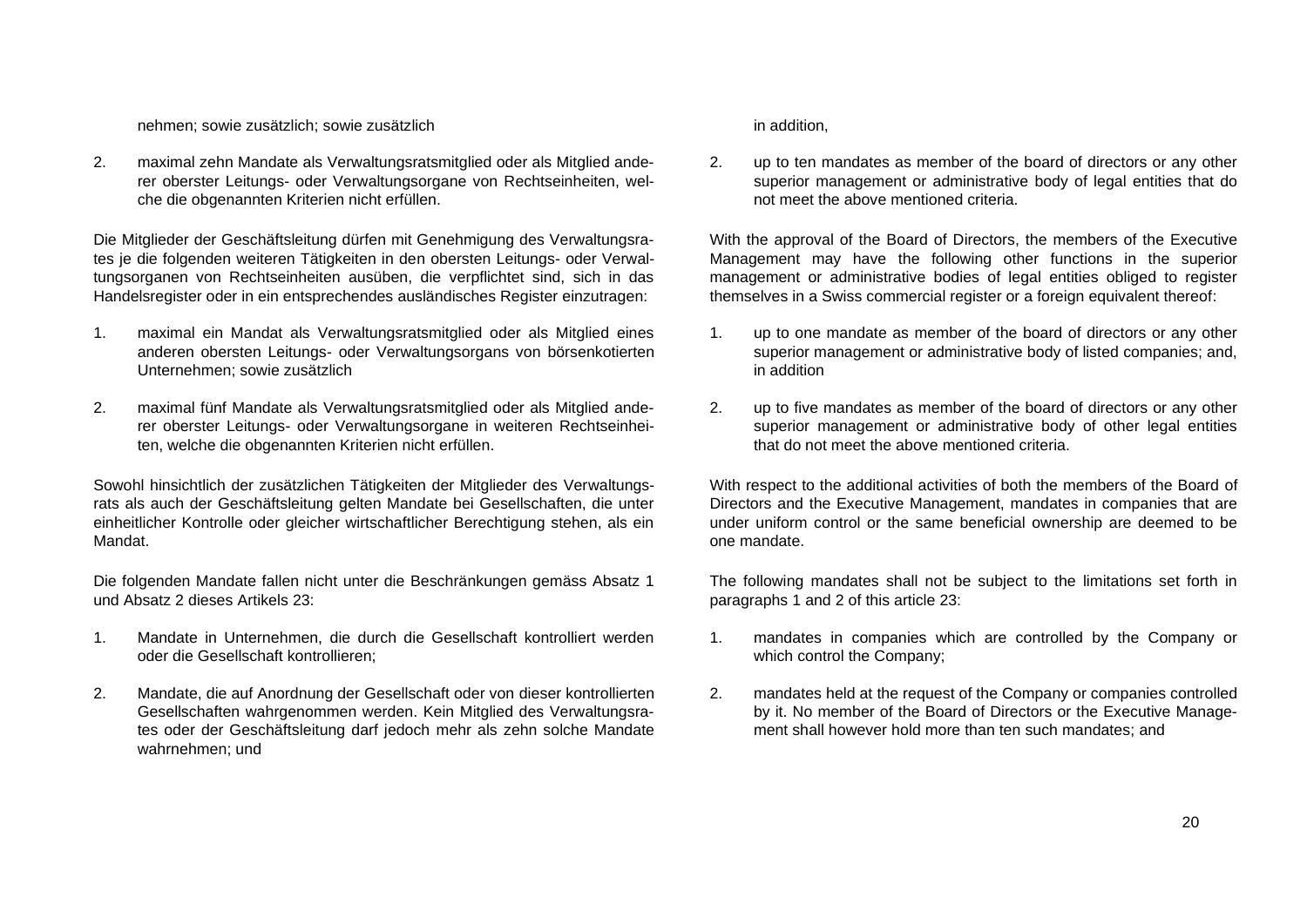3. Mandate in Vereinen und Verbänden, gemeinnützigen Organisationen, Stiftungen, Personalfürsorgestiftungen und ähnlichen Einrichtungen. Kein Mitglied des Verwaltungsrates oder der Geschäftsleitung kann mehr als fünfzehn solche Mandate wahrnehmen.

## **ARTIKEL 24: VERTRÄGE DIE DEN VERGÜTUNGEN FÜR MITGLIEDER DES VERWALTUNGSRATS UND DER GESCHÄFTSLEITUNG ZUGRUNDE LIEGEN**

Die Mandatsverträge der Mitglieder des Verwaltungsrats sind befristet bis zum Abschluss der nächsten ordentlichen Generalversammlung. Vorbehalten bleiben vorzeitige Rücktritte oder Abwahlen.

Die Arbeitsverträge der Mitglieder der Geschäftsleitung sind grundsätzlich unbefristet. Ist aus Sicht des Verwaltungsrats eine Befristung angezeigt, so darf die feste Dauer maximal ein Jahr betragen. Unbefristete Arbeitsverträgen haben eine Kündigungsfrist von maximal 12 Monaten.

Die Vereinbarung von Konkurrenzverboten mit Mitgliedern der Geschäftsleitung für die Zeit nach Beendigung eines Arbeitsvertrags und deren Abgeltung ist zulässig, soweit dies geschäftsmässig begründet ist. Die Abgeltung eines solchen Konkurrenzverbots darf die letzte vor Ausscheiden an dieses Mitglied ausbezahlte feste Jahresvergütung nicht übersteigen.

# **ARTIKEL 25: GRUNDSÄTZE DER VERGÜTUNGEN FÜR DIE MITGLIEDER DES VERWALTUNGSRATS**

Die Vergütung der Mitglieder des Verwaltungsrats besteht, unter Vorbehalt der Genehmigung durch die Generalversammlung, aus einer fixen Vergütung und kann auch variable Vergütungselemente umfassen. Die fixe Vergütung umfasst ein fixes Grundhonorar und fixe Entschädigungen für den Vorsitz und die Mitgliedschaften in den Verwaltungsratsausschüssen oder für Funktionen des Verwaltungsrats sowie eine pauschale Spesenentschädigung, die jeweils vom Gesamtverwaltungsrat auf Antrag des Vergütungs- und Nominierungsausschusses unter Vorbehalt und im Rahmen der durch die Generalversammlung genehmig3. mandates in associations, charitable organizations, foundations, employee welfare foundations and other similar organizations. No member of the Board of Directors or the Executive Management shall hold more than fifteen such mandates.

## **ARTICLE 24: AGREEMENTS RELATED TO COMPENSATION OF MEMBERS OF THE BOARD OF DIRECTORS AND THE EXECUTIVE MANAGEMENT**

The mandate agreements of the members of the Board of Directors have a fixed term until the conclusion of the next ordinary General Meeting. Early termination or removals remain reserved.

The employment agreements of the members of the Executive Management shall in principle be concluded for an indefinite period. If the Board of Directors considers a fixed term appropriate, such fixed term shall not exceed one year. Employment agreements for an indefinite term may have a termination notice period of maximum 12 months.

Non-competition obligations for the time following termination of an employment contract with members of the Executive Management and the associated compensation are permitted to the extent that this is justified from a business perspective. The compensation for such a non-competition undertaking shall not exceed the last paid fixed annual compensation of such member.

## **ARTICLE 25: PRINCIPLES RELATING TO THE COMPENSATION OF THE MEMBERS OF THE BOARD OF DIRECTORS**

Subject to approval by the General Meeting, the compensation of the members of the Board of Directors consists of fixed compensation elements and may comprise variable compensation elements. The fixed compensation comprises a fixed base fee and fixed fees for chairmanship and memberships in Board committees or for roles of the Board of Directors as well as a lump sum compensation for expenses which are determined by the full Board of Directors based on the proposal of the Remuneration and Nomination Committee, subject to and within the limits of the aggregate maximum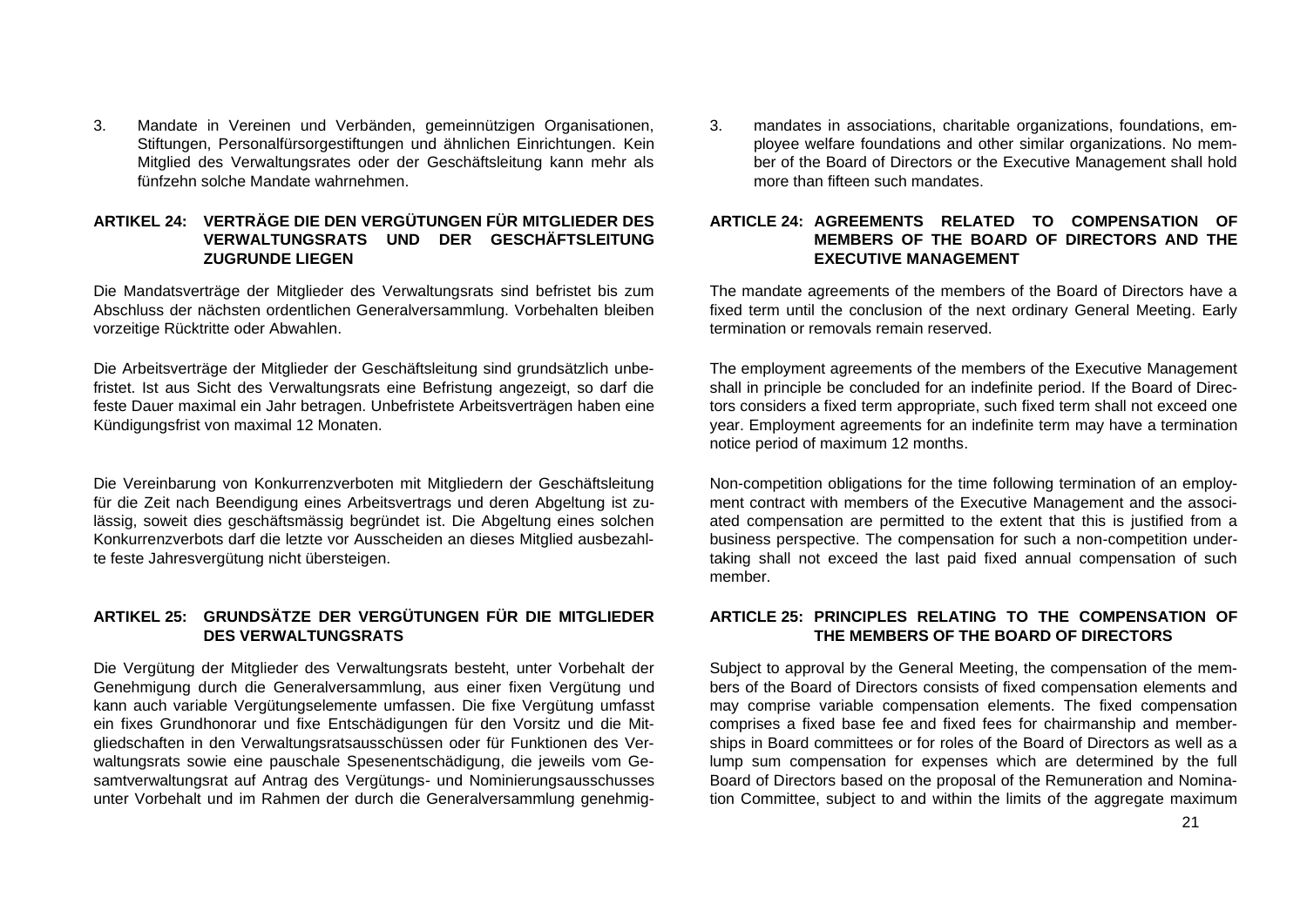ten maximalen Gesamtvergütung festzusetzen sind. Eine allfällige variable Vergütung umfasst erfolgsabhängige Vergütungselemente und Finanzinstrumente (z.B. performance stock units (PSU)) und richtet sich nach dem Erreichungsgrad bestimmter vom Verwaltungsrat im Voraus definierter strategischer und finanzieller Unternehmensziele über eine vom Verwaltungsrat festzulegende Leistungsperiode. Die Vergütung der Verwaltungsratsmitglieder wird in bar, in Form von Aktien der Gesellschaft und anderen Leistungen ausgerichtet.

Sofern die Vergütung ganz oder teilweise in Aktien oder Finanzinstrumenten ausbezahlt wird, legt der Verwaltungsrat die Zuteilungsbedingungen sowie etwaige Verjährungsfristen und Verfallsbedingungen fest.

Die Mitglieder des Verwaltungsrats können zusätzlich für Beratungsleistungen zugunsten der Gesellschaft oder anderer Konzerngesellschaften, die sie nicht in ihrer Funktion als Mitglied des Verwaltungsrats erbringen, nach marktüblichen Ansätzen in bar entschädigt werden unter Vorbehalt der Genehmigung durch die Generalversammlung.

# **ARTIKEL 26: GRUNDSÄTZE DER VERGÜTUNGEN FÜR DIE MITGLIEDER DER GESCHÄFTSLEITUNG**

Die Vergütung der Mitglieder der Geschäftsleitung besteht, unter Vorbehalt der Genehmigung durch die Generalversammlung, aus einer fixen Vergütung in bar sowie einer variablen Vergütung. Die fixe Vergütung umfasst das Grundgehalt und kann weitere Vergütungselemente und Leistungen umfassen. Die variable Vergütung kann aus kurzfristigen und langfristigen Vergütungselementen bestehen. Die Vergütung der Mitglieder der Geschäftsleitung wird in bar, in Form von Aktien der Gesellschaft und anderen Leistungen ausgerichtet.

Die kurzfristige variable Vergütung richtet sich nach dem Erreichungsgrad bestimmter vom Verwaltungsrat im Voraus definierter Ziele über eine einjährige Leistungsperiode, die in der Regel dem Geschäftsjahr der Gesellschaft entspricht. Die Ziele werden für jedes Geschäftsleitungsmitglied unter Berücksichtigung seiner Position, Verantwortung und Aufgaben jährlich vor oder zu Beginn

amounts approved by the General Meeting. The variable compensation comprises performance-related compensation elements and financial instruments (e.g. performance stock units (PSU)) and depends on the achievement of strategic and/or financial targets set in advance by the Board of Directors over the course of a performance period defined by the Board of Directors. The compensation is awarded in cash, in form of shares in the Company and other benefits.

In case the compensation is paid in whole or in part in shares or financial instruments, the Board of Directors shall determine the grant conditions as well as any restriction periods and forfeit conditions.

The members of the Board of Directors providing consulting services to the Company or other group companies in a function other than as members of the Board of Directors may be compensated in cash according to standard market rates subject to approval by the General Meeting.

## **ARTICLE 26: PRINCIPLES OF COMPENSATION RELATING TO THE MEMBERS OF THE EXECUTIVE MANAGEMENT**

Subject to approval by the General Meeting, compensation for members of the Executive Management consists of fixed base compensation in cash as well as variable compensation. The fixed compensation comprises the base compensation and may comprise additional compensation elements and benefits. The variable compensation may comprise short-term and long-term compensation components. Compensation to members of the Executive Management may be awarded in cash, in form of shares in the Company and other benefits.

The short-term variable compensation depends on the achievement of targets set in advance by the Board of Directors over the course of a one-year performance period, which typically corresponds with the business year of the Company. Targets shall be determined on an annual basis for each member of the Executive Management, taking into account his/her position,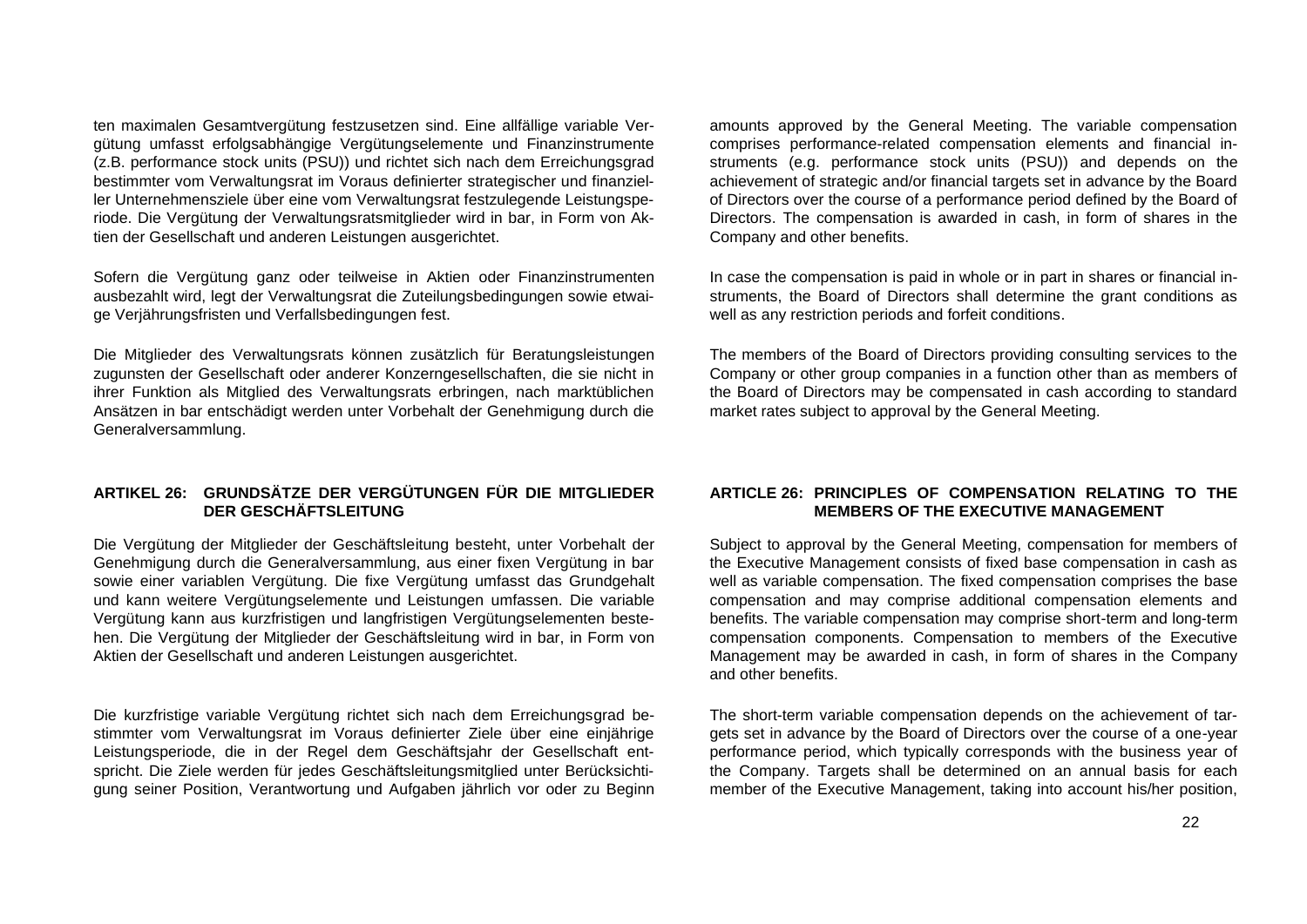der einjährigen Leistungsperiode vom Verwaltungsrat festgelegt. Auszahlungen unterliegen Obergrenzen, die als festgelegte Multiplikatoren der jeweiligen Zielwerte ausgedrückt werden können.

Die langfristige variable Vergütung berücksichtigt den nachhaltigen, langfristigen Erfolg und die strategischen Ziele des Konzerns oder Teilen davon. Erfolge werden üblicherweise anhand eines Zeitraumes von in der Regel mehreren Jahren gemessen. Die langfristigen variablen Vergütungszahlungen unterliegen Obergrenzen, die als festgelegte Multiplikatoren der jeweiligen Zielwerte ausgedrückt werden können.

Der Verwaltungsrat oder, soweit an ihn delegiert, der Vergütungs- und Nominierungsausschuss legt Leistungskennzahlen, Zielhöhe und Zielerreichungsgrad sowie Zuteilungsbedingungen, Vesting-Bedingungen, Ausübungsbedingungen und –fristen sowie allfällige Sperrfristen und Verfallsbedingungen in Bezug auf zuzuteilende Aktien oder ähnliche Rechte auf Aktien fest. Die Bedingungen können insbesondere vorsehen, dass aufgrund des Eintritts im Voraus bestimmter Ereignisse wie eines Kontrollwechsels oder der Beendigung eines Arbeits- oder Mandatsverhältnisses Vesting-Bedingungen, Ausübungsbedingungen und -fristen, Sperrfristen und Verfallsbedingungen weiter gelten, verkürzt oder aufgehoben werden, Vergütungen unter Annahme der Erreichung der Zielwerte ausgerichtet werden oder Vergütungen verfallen. Die Gesellschaft kann die erforderlichen Aktien oder andere Beteiligungspapiere auf dem Markt erwerben oder unter Nutzung ihres bedingten Kapitals bereitstellen.

Die Vergütung kann durch die Gesellschaft oder durch von ihr kontrollierte Gesellschaften ausgerichtet werden.

#### **ARTIKEL 27: SPESEN**

Spesen, welche nicht durch die pauschale Spesenentschädigung gemäss dem Spesenreglement der Gesellschaft abgedeckt sind, werden gegen Vorlage der entsprechenden Belege vergütet. Die für tatsächlich angefallene Spesen bezahlten Beträge sind nicht von der Generalversammlung zu genehmigen.

responsibilities, and tasks, before or at the beginning of the one-year performance period. Pay-outs shall be subject to caps that may be expressed as pre-determined multipliers of the respective target levels.

The long-term variable compensation shall take into account the sustainable long-term performance and strategic objectives of the Company and the Group or parts thereof. Achievements are generally measured based on a period of as a rule several years. The long-term compensation pay-outs shall be subject to caps that may be expressed as pre-determined multipliers of the respective target levels.

The Board of Directors or, to the extent delegated to it, the Remuneration and Nomination Committee shall determine the performance metrics, target levels and target achievement as well as determine grant, vesting, exercise, restriction and forfeiture conditions and periods in relation to shares or similar rights regarding shares to be awarded. In particular, the conditions may provide for continuation, acceleration or removal of vesting, exercise, restriction and forfeiture conditions and periods, for payment or grant of compensation based upon assumed target achievement, or for forfeiture, in each case in the event of pre-determined events such as a change-of-control or termination of an employment or mandate agreement. The Company may procure the required shares or other securities through purchases in the market or by using conditional share capital.

Compensation may be paid by the Company or companies controlled by it.

## **ARTICLE 27: EXPENSES**

Expenses that are not covered by the lump sum compensation for expenses pursuant to the expense regulations of the Company are reimbursed against presentation of the relevant receipts. Amounts paid for expenses actually incurred does not need to be approved by the General Meeting.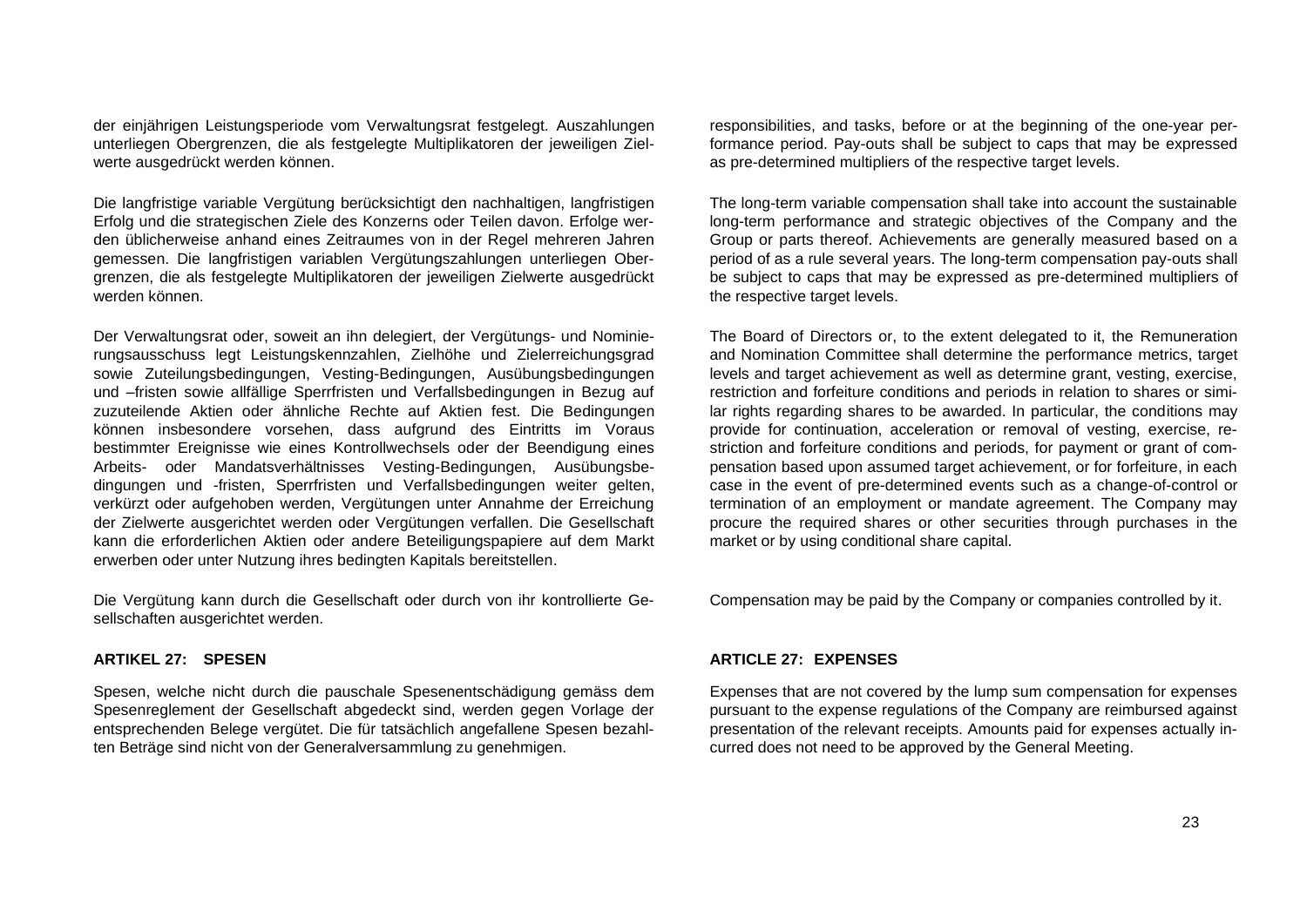## **ARTIKEL 28: DARLEHEN, KREDITE, VORSORGELEISTUNGEN AUSSER-HALB DER BERUFLICHEN VORSORGE, SICHERHEITEN**

Die Gesellschaft darf den Mitgliedern des Verwaltungsrats und der Geschäftsleitung keine Darlehen, Kredite, Vorsorgeleistungen ausserhalb der beruflichen Vorsorge oder Sicherheiten gewähren. Die Bevorschussung von Anwalts-, Gerichts- und ähnlichen Kosten bis zu einem Maximalbetrag von CHF 1'000'000 zur Abwehr von Verantwortlichkeitsansprüchen ist zulässig.

Für die Mitglieder des Verwaltungsrats werden grundsätzlich keine Beiträge an Pensionskassen oder anderweitige Vorsorgeeinrichtungen erbracht. Solche Beiträge können im Ausnahmefall auf Antrag des Vergütungs- und Nominierungsausschusses und mit Genehmigung der Generalversammlung ausgerichtet werden, falls die betreffenden Mitglieder kein anderweitig versicherbares Einkommen aus unselbständiger Erwerbstätigkeit erzielen.

## **ARTIKEL 29: ZUSATZBETRAG FÜR VERGÜTUNGEN FÜR NEUE MITGLIEDER DER GESCHÄFTSLEITUNG**

Soweit neue Mitglieder der Geschäftsleitung ernannt oder Mitglieder innerhalb der Geschäftsleitung befördert werden und ihre Stelle antreten, nachdem die Generalversammlung die maximale Gesamtvergütung für die Mitglieder der Geschäftsleitung für das kommende Geschäftsjahr genehmigt hat, darf diesen neuen oder beförderten Mitgliedern eine Vergütung von je maximal 50% der von der Generalversammlung letztmals für die Geschäftsleitung genehmigten maximalen Gesamtvergütung ausgerichtet werden.

Dieser Zusatzbetrag darf nur verwendet werden, wenn der von der Generalversammlung beschlossene Gesamtbetrag der Vergütungen der Geschäftsleitung bis zur nächsten ordentlichen Generalversammlung nicht ausreicht für Vergütungen der neuen oder beförderten Mitglieder. Über den verwendeten Zusatzbetrag stimmt die Generalversammlung nicht ab.

## **ARTICLE 28: LOANS, CREDITS, PENSION BENEFITS OTHER THAN FROM OCCUPATIONAL PENSION FUNDS, SECURITIES**

The Company shall not grant loans, credits, pension benefits (other than in the context of occupational pension) or securities to the members of the Board of Directors or the Executive Management. Advance payments of fees for lawyers, court fees and similar costs relating to the defence against corporate liability claims up to a maximum amount of CHF 1,000,000 are permitted.

In principle, there will be no payments to pension funds or similar institutions for the members of the Board of Directors. In exceptional cases, such payments may be made upon request of the Remuneration and Nomination Committee and subject to the approval by the General Meeting if the members in question do not have other insurable income from subordinate employment.

## **ARTICLE 29: ADDITIONAL AMOUNT OF COMPENSATION FOR NEW MEMBERS OF THE EXECUTIVE MANAGEMENT**

If newly appointed or promoted members of the Executive Management take office after the General Meeting has approved the aggregate maximum amount of compensation of the members of the Executive Management for the next business year, such newly appointed or promoted members may receive a compensation in each case of up to 50% of the last aggregate maximum amount of compensation for the Executive Management approved by the General Meeting.

This additional of compensation amount may only be paid, if the aggregate amount of compensation for the Executive Management that has been approved by the General Meeting until the next General Meeting is not sufficient to compensate the newly appointed or promoted members. The General Meeting may not vote on this additional amount.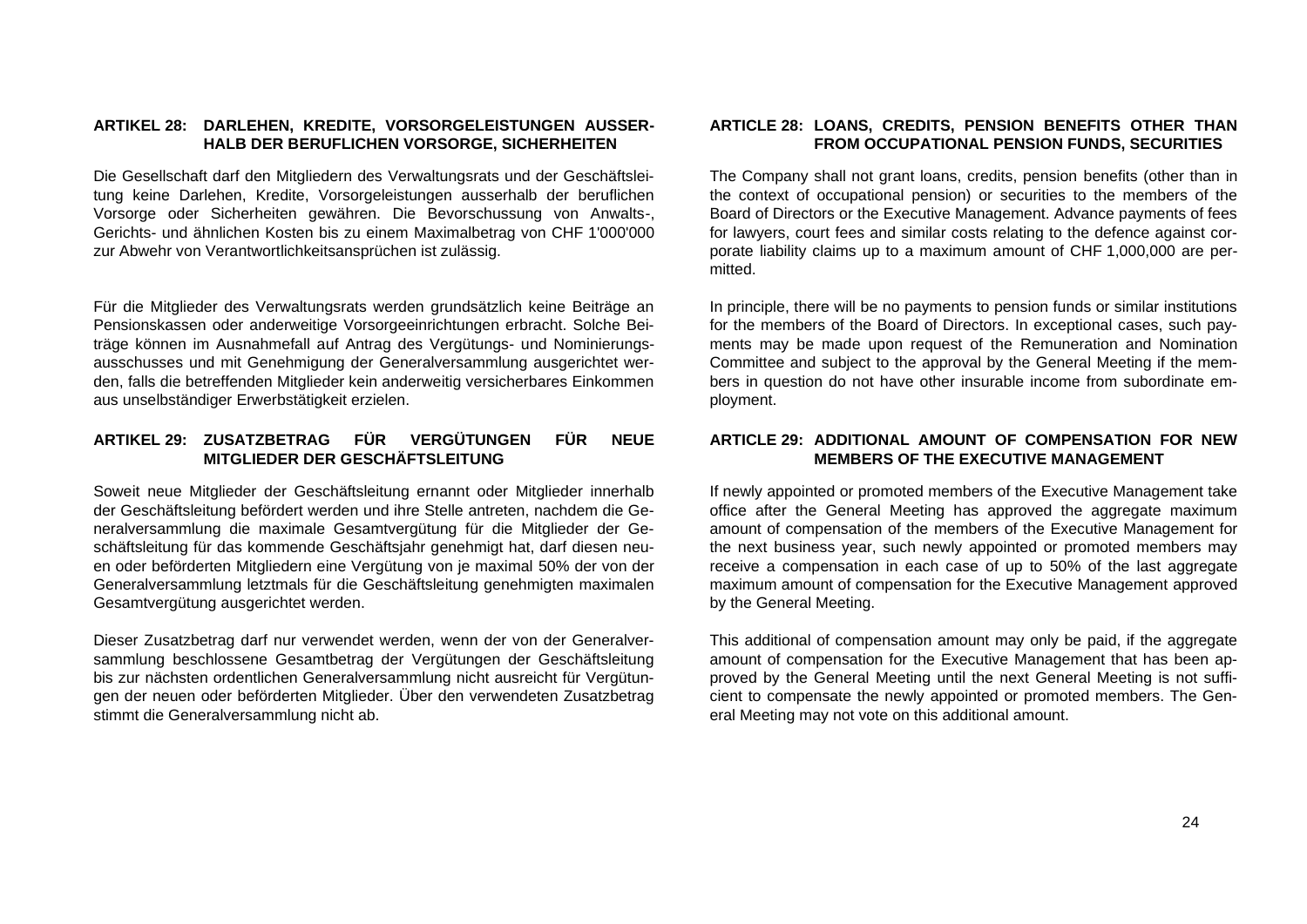Die Gesellschaft darf im Rahmen dieses Zusatzbetrags einem neu eintretenden Mitglied der Geschäftsleitung eine zusätzliche einmalige Vergütung in bar, in Form von Aktien oder Finanzinstrumente (z.B. Optionen) zum Ausgleich von durch den Stellenwechsel erlittenen Nachteilen gewähren. Reicht der Zusatzbetrag zum Ausgleich der genannten Nachteile / zur Zahlung der Antrittsprämie nicht aus, so ist der den Zusatzbetrag übersteigenden Betrag der Antrittsprämie durch die nächste ordentliche Generalversammlung zu genehmigen.

# **VI. Beendigung**

## **ARTIKEL 30: AUFLÖSUNG UND LIQUIDATION**

Die Generalversammlung kann jederzeit die Auflösung und Liquidation der Gesellschaft nach Massgabe der gesetzlichen und statutarischen Vorschriften beschliessen.

Die Liquidation wird durch den Verwaltungsrat durchgeführt, sofern sie nicht durch die Generalversammlung anderen Personen übertragen wird.

Die Liquidation der Gesellschaft erfolgt nach Massgabe der Artikel 742 ff. OR. Die Liquidatoren sind ermächtigt, Aktiven (Grundstücke eingeschlossen) auch freihändig zu verkaufen.

Nach erfolgter Tilgung der Schulden wird das Vermögen unter die Aktionäre nach Massgabe der eingezahlten Beträge verteilt.

Within this additional amount of compensation, the Company can provide additional one-off remuneration in cash, shares or financial instruments (e.g. options) to compensate a newly joining member of the Executive Management for incurred disadvantages in connection with the change of employment. If the additional amount is not sufficient to compensate for the disadvantages / to pay the bonus, the part of the bonus surpassing the additional amount has to be approved by the next ordinary General Meeting.

# **VI. Liquidation**

## **ARTICLE 30: DISSOLUTION AND LIQUIDATION**

The General Meeting may at any time resolve the dissolution and liquidation of the Company in accordance with the provisions of the law and of the Articles of Association.

The liquidation shall be carried out by the Board of Directors to the extent that the General Meeting has not entrusted the same to other persons.

The liquidation of the Company shall take place in accordance with articles 742 et seq. CO. The liquidators are authorized to dispose of the assets (including real estate) by way of private contract.

After all debts have been satisfied, the net proceeds shall be distributed among the shareholders in proportion to the amounts paid-in.